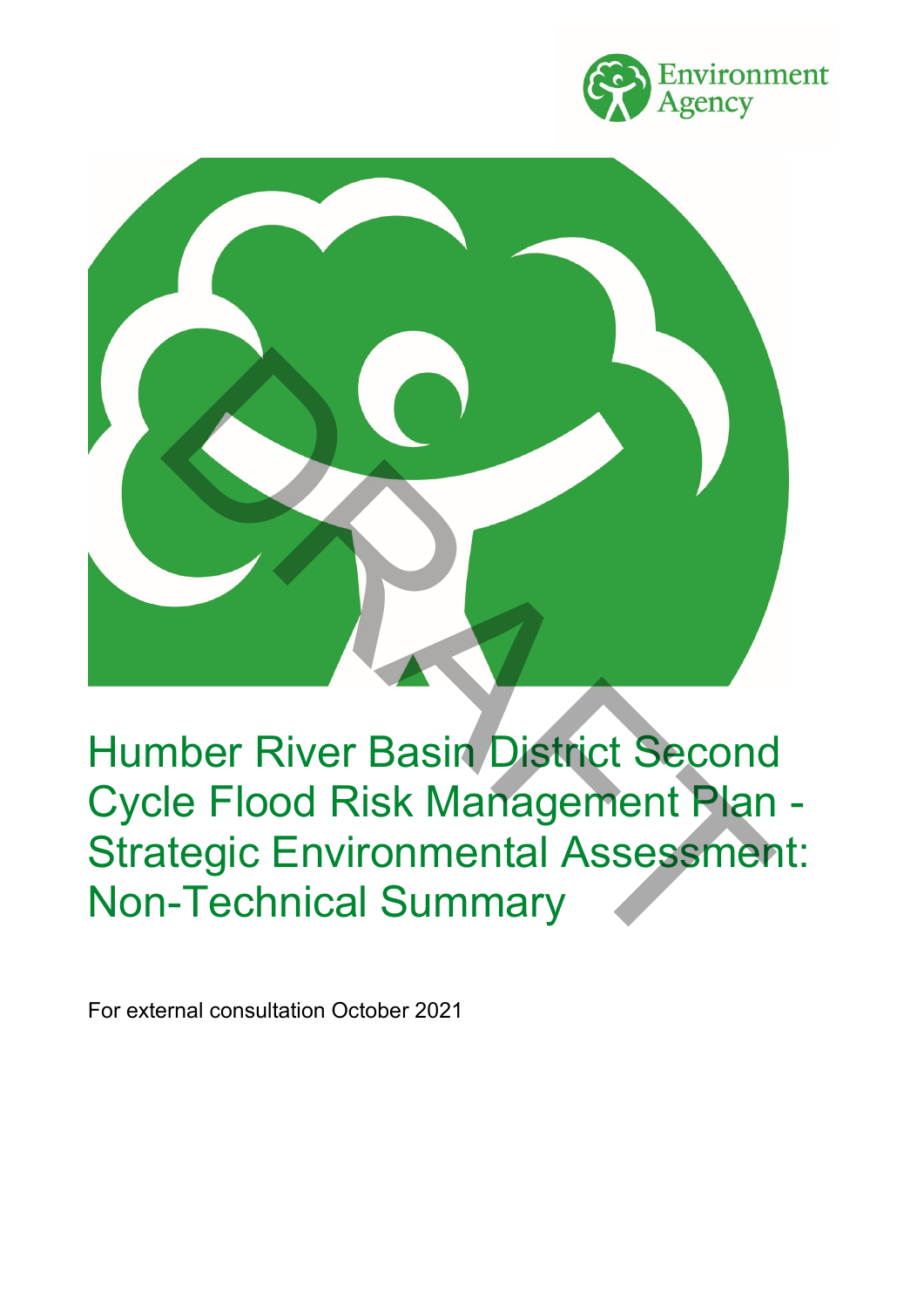We are the Environment Agency. We protect and improve the environment.

We help people and wildlife adapt to climate change and reduce its impacts, including flooding, drought, sea level rise and coastal erosion.

We improve the quality of our water, land and air by tackling pollution. We work with businesses to help them comply with environmental regulations. A healthy and diverse environment enhances people's lives and contributes to economic growth.

We cannot do this alone. We work as part of the Defra group (Department for Environment, Food and Rural Affairs), with the rest of government, local councils, businesses, civil society groups and local communities to create a better place for people and wildlife.

Published by:

Environment Agency Horizon House, Deanery Road, Bristol BS1 5AH

www.gov.uk/environment-agency

© Environment Agency 2021

All rights reserved. This document may be reproduced with prior permission of the Environment Agency.

Further copies of this report are available from our publications catalogue: http://www.gov.uk/government/publications or our National Customer Contact Centre: 03708 506 506 Susinesses, civil society groups and local communities to create<br>
alace for people and wildlife.<br>
(Chinament [A](mailto:enquiries@environment-agency.gov.uk)gency 2021<br>
Thus, Chinament Agency House, Deanery Road,<br>
Thus, all rights reserved. This document materials<br>
Thu

Email: enquiries@environmentagency.gov.uk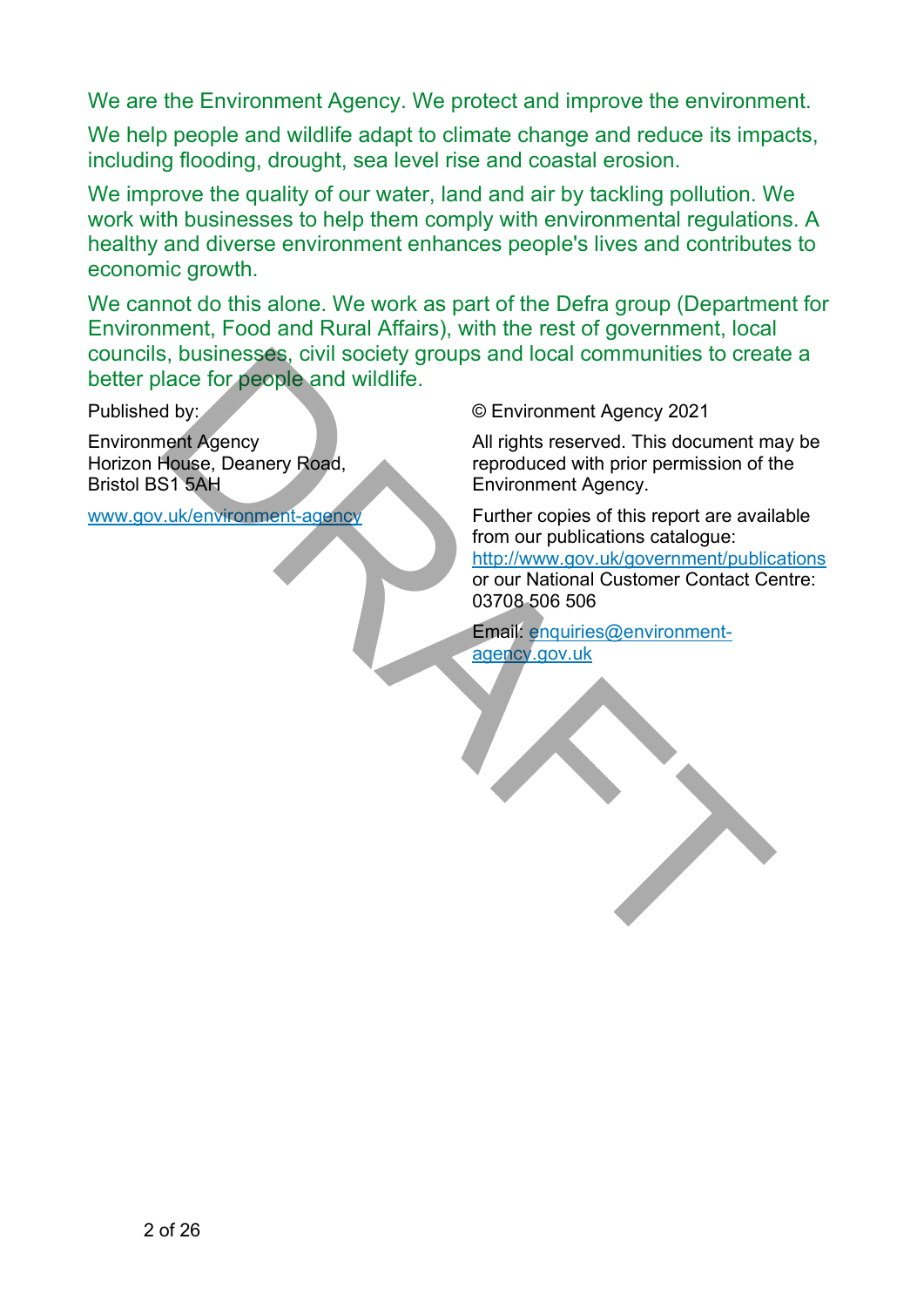# **Non-technical summary**

This is a summary of the environmental report for the [draft second cycle Humber Flood](https://consult.environment-agency.gov.uk/fcrm/draft-second-cycle-flood-risk-management-plans/)  [Risk Management Plan \(FRMP\).](https://consult.environment-agency.gov.uk/fcrm/draft-second-cycle-flood-risk-management-plans/) The environmental report presents the results of a strategic environmental assessment (SEA) carried out as part of the preparation of the draft second cycle FRMP. The environmental report and this summary must be published with the draft plan so that people can understand and comment on how the environmental effects should be considered in the development of the final flood risk management plan.

## **The draft Humber Flood Risk Management Plan**

The draft second cycle FRMP is a plan to manage significant flood risks in the Flood Risk Areas (FRAs) identified in the Humber River Basin District (RBD). Producing the FRMP for these areas is a requirement of the Flood Risk Regulations (2009).

It is recognised, however, that there are areas at risk of flooding outside of these FRAs. The Environment Agency, lead local flood authorities (LLFA) and other risk management authorities (RMAs) will continue to plan for and manage the risk of flooding to all communities. The draft FRMP has therefore been expanded to also show what is happening in other areas of the RBD that are outside of FRAs.

The Environment Agency worked together with other RMAs in the RBD to develop the first cycle FRMP in 2015. This was to create a plan to manage the risk from all sources of flooding. The second cycle draft FRMP builds on this approach.

The Environment Agency has developed a new mapping tool called [flood plan explorer](https://environment.data.gov.uk/flood-planning/explorer/cycle-2) for this second cycle of flood risk management planning. You can use flood plan explorer to find out information about all the plan's proposed measures.

## **Environmental context**

#### **Current state of the environment and its characteristics and the likely changes in the future**

The Humber River Basin District (RBD) drains around a fifth of the area of England. It covers an area of around 26,000 square kilometres (km<sup>2</sup>). Flood risk is comparatively high. Around 10% of those who live within the Humber RBD are at risk of flooding from rivers or sea. In catchments near to the low-lying areas of the Humber estuary or close to coastal areas, the risk is much greater. In the Hull and East Riding catchment, for instance, almost 60% of the population are at risk of flooding. examples of the FIMP is a plant to manage significant flood risks in the Flood<br>second cycle FRMP is a plant to manage significant flood risks in the Flood<br>RAs) identified in the Humber River Basin District (RBD). Producing

There are 16 management catchments that make up the Humber RBD. Some catchments remain in a more natural state, whereas others have been significantly altered by human activity to reduce the risk of flooding, or to drain the land for agriculture.

The main economic sectors within the RBD are wholesale and distribution, business services, and health. Manufacturing and mineral abstraction also contribute to the economy. Agriculture is the main rural land use.

The Humber RBD is one of the most diverse regions in England in terms of landscape. This diversity is reflected by the large number of different National Character Areas within the Humber RBD and by the range of designated landscapes. Within the Humber RBD there are also 3 national parks, 4 areas of outstanding natural beauty, and 3 heritage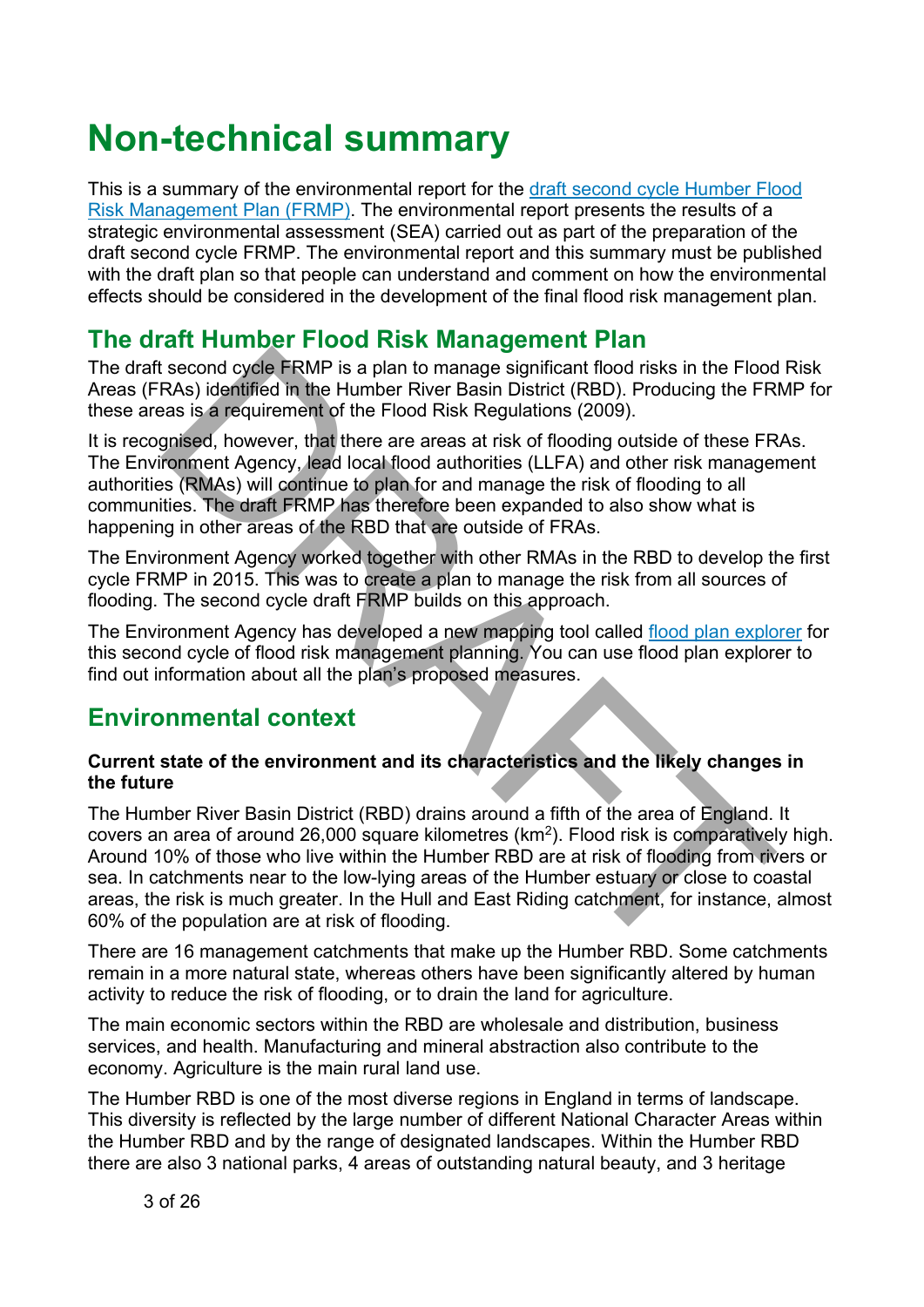coasts. These support the economy through tourism. Industrial decline and mining have left a legacy of neglected landscapes in some places.

The varied landscape supports a rich diversity of wildlife and habitats many of which are of national and global importance. This is reflected by the abundance of sites that are protected for their conservation value. There are a total of 31 Special Areas of Conservation (SAC), 9 Special Protection Areas (SPA) and 4 Ramsar sites in the Humber RBD. These include the Humber estuary, the Lower Derwent Valley, Malham Tarn, and Midland Meres and Mosses. There are also more than 2,750 sites of special scientific interest (SSSIs) and 23 National Nature Reserves (NNR). There are also 2 marine conservation zones adjacent to the Humber RBD's coast (Runswick Bay and Holderness Inshore).

The waterbodies and wetland areas support protected species such as otter and water vole, and priority species such as white-clawed crayfish. Invasive species, such as Himalayan balsam, giant hogweed, Japanese knotweed, mink, and signal crayfish, are present in many catchments across the Humber RBD.

Soils within the RBD range from shallow, well-drained, calcareous and silty soils over chalk and limestone to seasonally wet and deep clays and loams within the river valley bottoms. In the middle of the RBD, soils are sandy and coarse due to the presence of the underlying sandstone geology. Within the highland areas to the northwest there are very acid, raw peat soils. 85% of the Humber estuary's floodplain is farmed. This agricultural land is among the most productive in the UK. erbodies and wetland areas support protected species such as otter and wa<br>priority species such as white-clawed crayfish. Invasive species, such as<br>in balsam, giant hogweed, Japanese knotweed, mink, and signal crayfish, a<br>

Climate change is likely to bring about changes which could put pressure on various aspects of the environment, such as water quality and water resources, soils, landscape, heritage and biodiversity. Urbanisation and population growth, particularly in urban fringes, is also likely to add to the pressures on locally valued landscapes and habitats. Key infrastructure developments within the Humber RBD include HS2, energy parks and offshore wind farms that could have landscape and seascape impacts.

#### **Existing environmental problems and issues**

Whilst many SSSIs within the RBD are in a favourable condition, some are in an unfavourable condition. Water abstraction, water shortages, flooding and coastal erosion are the main threats.

The Humber contains a disproportionally high number of deprived neighbourhoods which is reflected in lower average life expectancies than for other areas of the UK. Numerous town and cities in the Humber RBD had a thriving industrial past, but have experienced a steep reduction in employment. In rural areas, areas of deprivation are characterised by low incomes alongside poor access to services.

Soil is a limited resource and is under pressure from climate change, population growth, urban development, waste, pollution. The demand for more (and cheaper) food. Across the UK and within the Humber RBD, intensive agriculture has caused arable soils to lose 40 to 60% of their organic carbon, and the impacts of climate change pose further risks (Environment Agency, 2019).

There are a range of pressures on groundwater quality and surface waters across the Humber RBD. For example, mining in some areas has effects on groundwater quality whilst agriculture and industry negatively affects surface waters. Contamination of water bodies and pollution into rivers, streams and seas is also an issue in the Humber.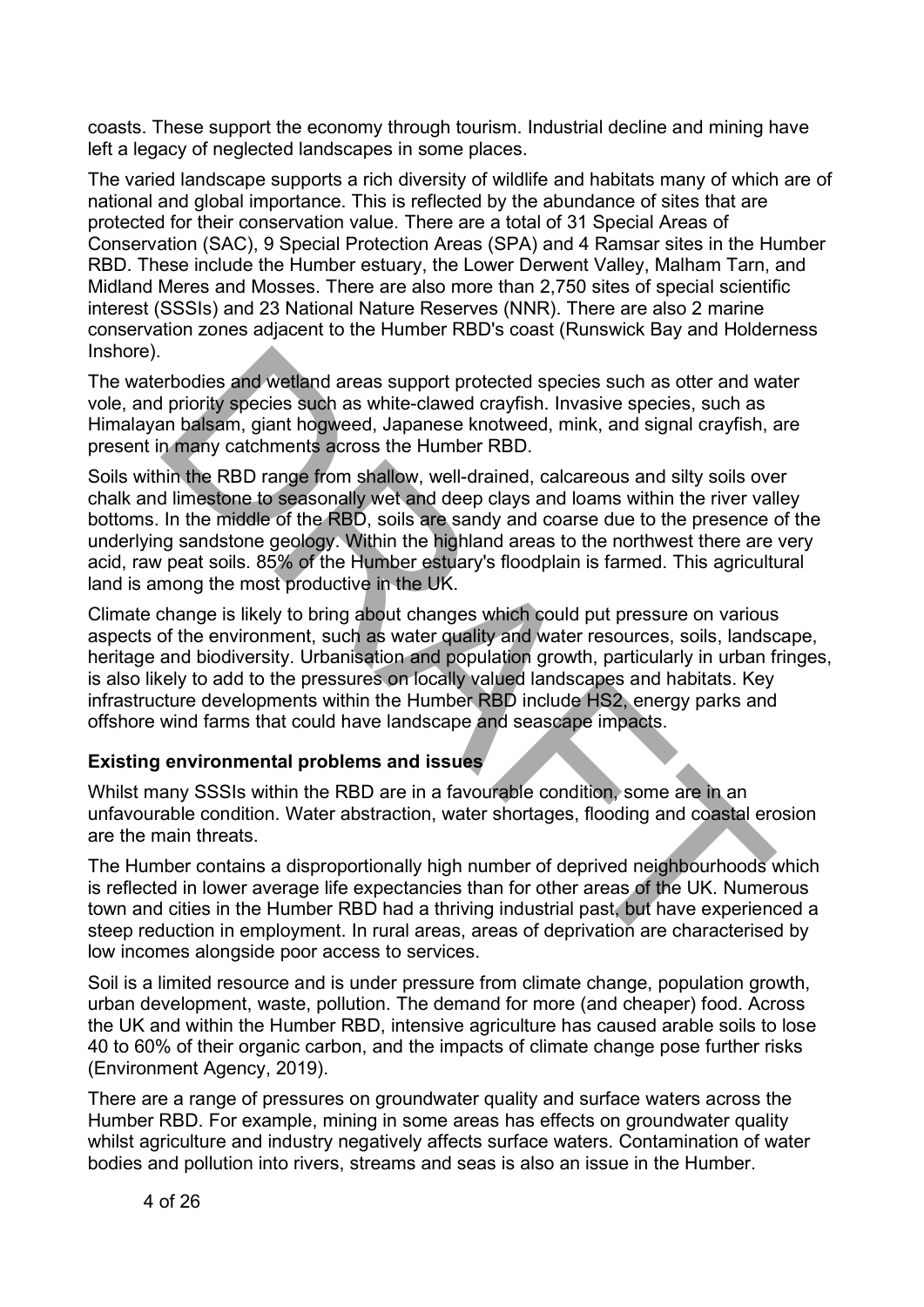Landscapes and heritage that are already protected are likely to retain their statutory protections. Many strategies and local plans also aspire to improve the landscape character of damaged or degraded locations. However, as there is increased demand for housing and infrastructure, there will be pressures on the ability to protect these areas.

#### **Relevant plans, programmes, policies and objectives**

A review of relevant plans, programmes and policies at a national and local level was undertaken as part of the SEA. Plans, programmes and policies that could interact with the [draft second cycle FRMP](https://consult.environment-agency.gov.uk/fcrm/draft-second-cycle-flood-risk-management-plans/) are identified.

At a national level, the government's approach to delivering the Global Goals for Sustainable Development sets out how the government is delivering against the goals. One of the 17 Sustainable Development Goals (SDGs) is to make cities and human settlements inclusive, safe, resilient and sustainable. The Defra group will contribute to this goal through actions to reduce the risk of flooding. In addition, the government's 25 Year Environment Plan sets out goals for improving the environment within a generation. One of its goals is to reduce the risk of harm from environmental hazards such as flooding and drought. The draft National Flood and Coastal Erosion Risk Management (FCERM) Strategy for England is a collective vision for future flood and coastal risk management. The surface water management action plan (SWMAP) sets out the steps the government is taking, with the Environment Agency and others, to manage the risk of surface water flooding. The National Planning Policy Framework (NPPF) outlines several broad policies in relation to flood risk. ble Development sets out how the government is delivering against the good to the 17 Sustainable Development Goals (SDGs) is to make cities and human to strain in child the critical strained Coal (SDGs) is to make the rela

Other national plans, policies and programmes that could interact with the draft FRMP include:

- UK Marine Strategy
- Biodiversity Net Gain
- Nature Recovery Network
- Environmental Land Management System
- English Trees Action Plan
- English Peat Action Plan
- UK Shared Prosperity Fund
- National Infrastructure Delivery Plan
- Water Framework Directive
- Clean Growth Strategy
- UK Climate Change Act

Local plans, policies and programmes were also identified including:

- within the Humber, strategic flood risk assessments (SFRA) have been prepared by local planning authorities (LPAs) which can inform future flood management and emergency planning decisions
- the Humber flood risk management strategy (2008) outlines a strategy for managing tidal flood risk across the Humber estuary. The strategy is currently being reviewed to ensure that it still meets future needs
- 2 shoreline management plans identify the most sustainable approach to managing coastal flood and erosion risks in the short, medium and long term. These are: The Tyne to Flamborough Head Shoreline Management Plan, and The Flamborough Head to Gibraltar Point Shoreline Management Plan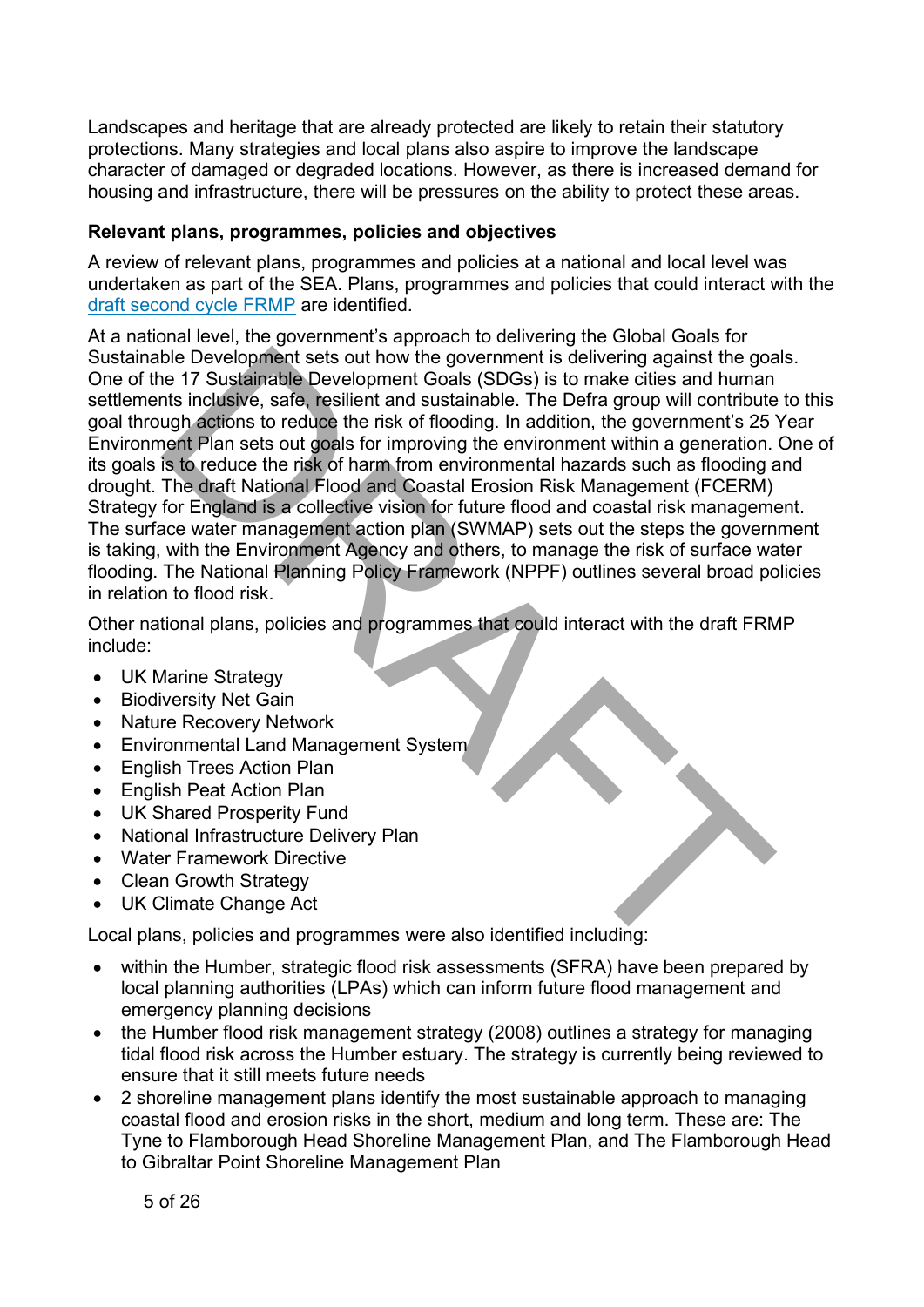• there are several plans and policies that operate at a local level. Through the SEA process the ones that are most relevant in terms of potential interactions with the draft second cycle FRMP have been identified and are presented here. The Living with Water project, for instance, aims to reduce the risk of flooding in Hull. It takes a partnership approach and focusses on community-level initiatives. It draws on expertise from Hull City Council, East Riding of Yorkshire Council, Yorkshire Water, the Environment Agency, and the University of Hull

Other local plans, programmes, policies that could interact with the FRMP include:

- 2008 Humber Flood Risk Management Strategy 'Planning for the Rising Tides'
- Humber River Basin Management Plan (RBMP)
- Biodiversity Net Gain in local plans and policies
- environmental land management schemes (ELMS)
- the 'Northern Forest' initiative
- Humber Industrial Strategy (being developed by Humber Local Enterprise Partnership - LEP)
- Hull lagoon infrastructure project
- drainage and wastewater management plans
- Environment Agency Asset Management Strategy 2017-22
- historic landscape characterisation studies
- green infrastructure strategies
- biodiversity action plans
- open space strategies
- community forest plans
- water companies' 5-year resource plans
- air quality management areas (AQMA)
- local development plans

## **Strategic Environmental Assessment**

## **Assessment of alternatives**

As part of the assessment consideration was given to possible alternatives to the draft strategy. This included looking at a 'do nothing' alternative that assumed no action is taken to revise the first cycle FRMPs. This alternative was rejected because the Flood Risk Regulations 2009 (FRRs) require the FRMPs to be reviewed and revised every 6 years. Every in the first column profession of the first consideration of the first consideration of the first consideration of the first consideration of the first consideration of the first care in the specific data and managem

The assessment of alternatives also considered options for developing FRMPs. In preparing the first cycle FRMPs a three month consultation on how the plans should be developed was undertaken. The consultation presented three strategic options relating to development of the FRMPs including. As a result of the consultation it was agreed that a consolidated plan would be developed in partnerships with LLFAs and other RMAs. As the FRRs require the second cycle FRMPs to review, update and build on the first cycle plans, the same strategic approach has been taken to develop the second cycle FRMPs.

At the individual plan level place based alternatives were considered. The approach to developing and agreeing the objectives and the measures to be included in the draft FRMP differed between RBDs. Some held face to face or virtual workshops while others developed and refined measures via technical correspondence. In all cases the views of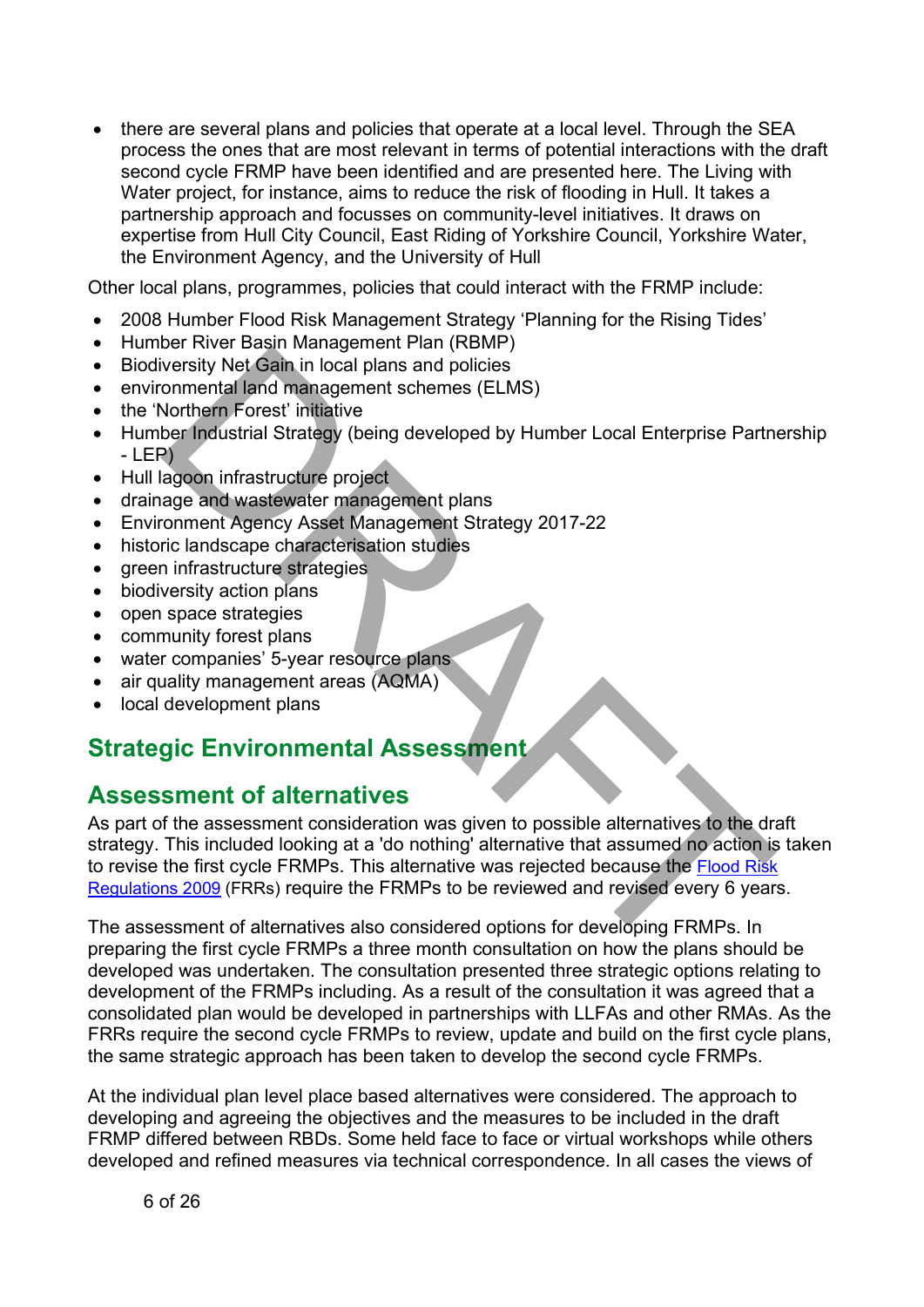environmental and SEA specialists were central to this process, helping to shape and influence the plans and the measures which they comprise.

The proposed measures of the draft FRMP for the Humber river basin district aim to build on first cycle FRMPs in setting out the future flood risk management needs. At the RBD scale they tend to set preliminary actions for the future investigation and development of business case appraisals and options. As such, further planning processes and supporting environmental assessments will focus on alternatives at these programme and project levels

## **Summary of significant environmental effects and mitigation actions and enhancement opportunities by each environmental topic**

#### **Biodiversity, including flora and fauna**

The implementation of the draft second cycle FRMP is likely to result in both positive and negative effects on biodiversity. Due to the existence of sensitive habitats in the Humber, some of the effects could be significant. It is likely that the greatest benefits to biodiversity (for example habitat creation, restoration and management) resulting from the draft plan will be delivered in the medium to long term. It is anticipated that most of the proposed measures that are likely to offer these benefits involve the investigation, planning and delivery of flood and coastal risk management interventions.

Measures that include working with natural processes are expected to offer the greatest benefits. These comprise natural flood management approaches (NFM), land management and sustainable drainage systems (SuDS). These measures could lead to the establishment of new habitats and ecological networks whilst offering protection to existing habitats. These measures are planned to be delivered in both urban and rural environments. In urban environments, these types of measures could offer significant benefits by establishing and improving blue/green infrastructure and SuDS. This could help to improve urban ecology of strategically important urban areas including Birmingham, Hull and Nottingham. Many authorities will need to consider biodiversity net gain for the delivery of flood and coastal risk management interventions. When delivering these works there could be the potential for biodiversity loss in the short-term due to the need to access and deliver changes. For example, re-naturalisation of the watercourse could require some excavation and disruption to river-based habitats. However, it is expected that biodiversity should recover, be enhanced and be protected by these measures. **Solution** and **Example 1 Consults** and **a Consults** and **Consults** and **Consults** and **Consults** and **Consults** and **Consults** and **Consults** and **Consults** and **Consults** and **Consults** and **Consults** and **Consults**

Measures in the draft plan which investigate risk management approaches that work with nature could lead to positive benefits in the future if the work informs subsequent planning and delivery of schemes. New approaches and research could support better place-based decision making for the delivery of schemes that could boost outcomes for the environment and biodiversity.

Some measures have the potential for negative effects on biodiversity, for example those measures involving the construction of flood alleviation schemes. This is particularly the case where they need to be delivered in or if they could impact environmental sensitive areas such as sites of special scientific interest (SSSIs), Special Areas of Conservation (SACs) and Ramsar sites. Additionally, some measures are implemented in areas that are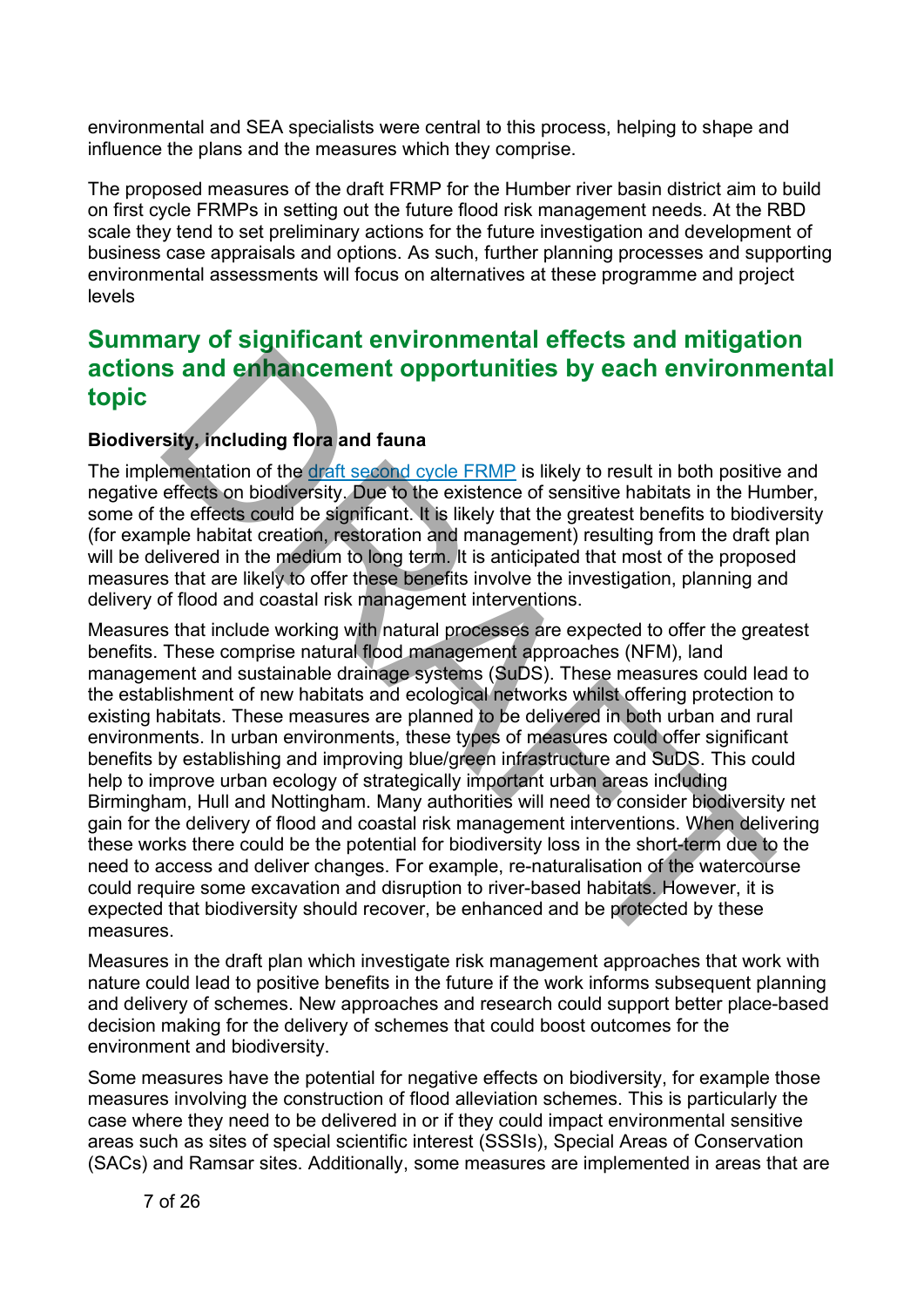susceptible to coastal squeeze where priority coastal and wetland habitats and SSSIs are located. This is particularly true for the Hull Estuary. For these measures it is particularly important to seek to avoid impacts, or if not possible adopt suitable mitigation measures and enhancement opportunities.

It is important to note that at this stage and given the strategic nature of the draft second cycle FRMP, the details available on the type and scale of many measures delivering flood alleviation interventions are very limited. This means that there are uncertainties regarding the potential effects on biodiversity likely from the implementation of the draft plan.

When implementing measures involving construction, habitat regulations assessments (HRAs) and other lower tier assessments will be undertaken, and recommendations should be followed. This should ensure that environmental implications will be considered in greater detail. Ecological expertise and relevant organisations, including Natural England, should be consulted at the early stages of any measures involved in the planning and delivery of flood alleviation schemes. Greater collaboration between risk management authorities, planning authorities and developers should be encouraged to deliver better environmental outcomes through the exchange of knowledge, resources and best practice.

Where the type of flood alleviation solutions is uncertain in the draft plan, a nature-first approach should be used. Where it is not feasible to deliver nature-based approaches, strict mitigation and enhancement procedures should be followed.

#### **Population and human health**

Overall, the draft second cycle FRMP is likely to have significant positive effects on population and human health, particularly in the medium to long term. This supports the delivery of the draft plan's key objectives of flood protection and increased flood resilience of communities within the RBD. The draft plan includes measures to support the planning and delivery of flood alleviation schemes in order to lower flood risk and support communities' ability to cope with the consequences of flooding. Measures are also likely to support greater engagement and collaboration with communities and relevant stakeholders. This could improve resilience for communities in the future. Some measures will also support the response and recovery to flood events that could help reduce the impact of flooding and help residents and businesses return more quickly. e followed. This should ensure that environmental implications will be consident detail. Ecological expertise and relevant organisations, including Natural<br>
should be consulted at the early stages of any measures involved

Measures involving the planning and delivery of flood risk interventions are likely to have the greatest effects on population and health. Reduced flood risk offered by these solutions can contribute to the reduction of anxiety for residents and businesses, offering benefits to mental health. Many measures in the draft second cycle FRMP are likely to improve the provision of and access to green space. These interventions offer the greatest number of co-benefits for population and human health. These measures could provide opportunities for recreation and wellbeing. The measures may also enhance the local landscape of the area and help regenerate communities in the long-term.

Areas of deprivation and social inequality can have increased vulnerability to the risk of flooding and coastal change and could be less able to cope with its consequences. The draft plan aims to reduce these risks having overall benefits for deprivation and social inequality. Some property flood resilience (PFR) measures are included in the draft plan. These measures can reduce the impact of flooding to properties. This could offer immediate benefits in the short-term if a flood event occurs. However, these measures may not offer long term protection against climate related risks.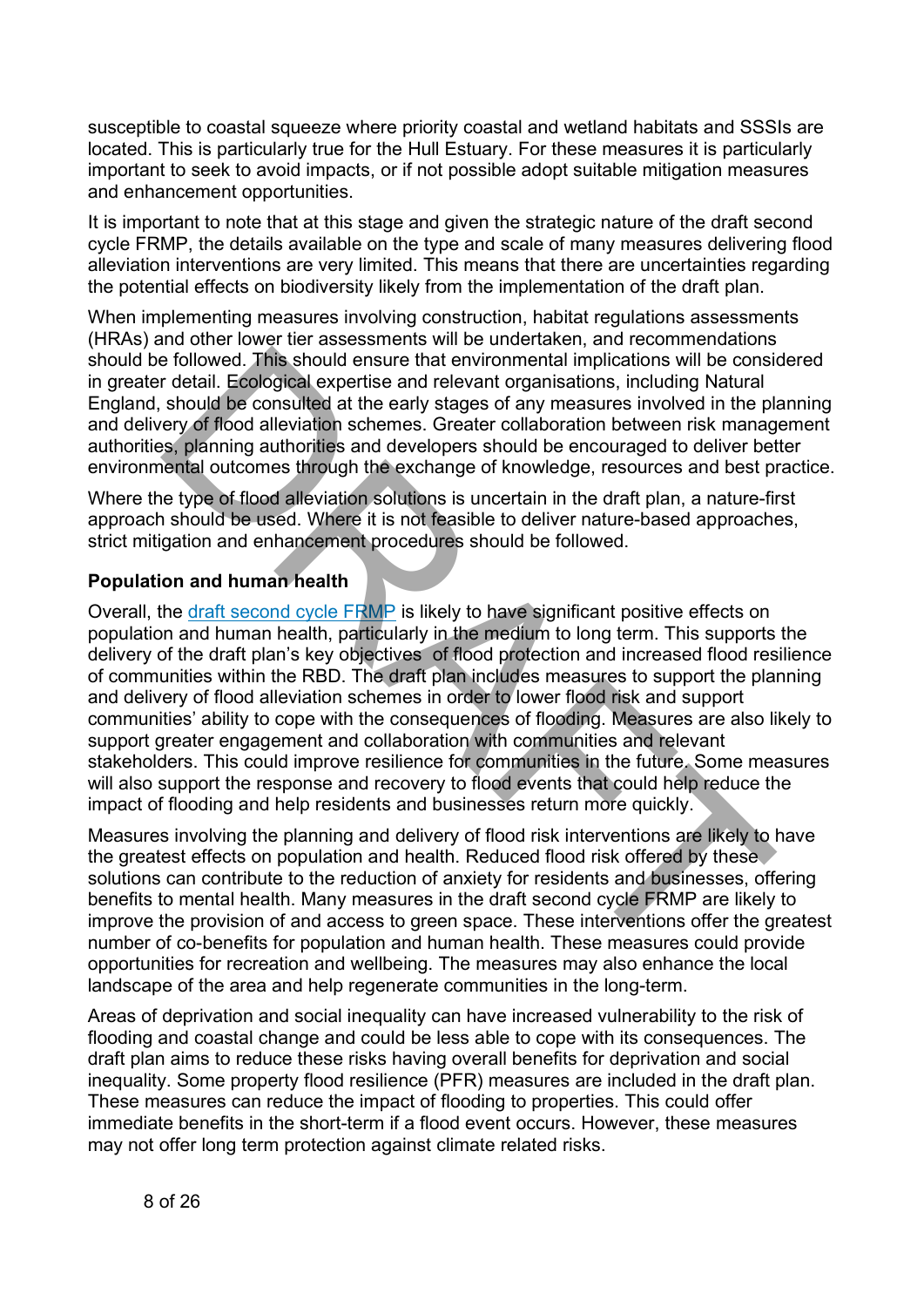During the delivery of interventions proposed by the draft second cycle FRMP there could be some short-term negative effects on population and human health. These could include potential disruption in delivery and quality of services (like water supply, electricity, public transport), roadworks, noise pollution, pollution from construction dust, and construction waste.

Measures delivered in potentially ecologically sensitive areas should ensure that habitats and green spaces are protected to continue to provide benefits to the local population. Additional support may be needed to ensure stakeholder engagement and decisionmaking is inclusive of all sectors of the community. Greater collaboration with communities to inform and include in decision-making could support better place-based decision making. These approaches can also be used to identify solutions to mitigate potential disruption or negative effects that may result from these measures. Flood alleviation solutions offering the greatest co-benefits to human health and wellbeing should be delivered using a nature-first approach.

#### **Soil**

It is likely that the draft second cycle FRMP will have both positive and negative effects on soil. The effects for some measures in the draft plan could be positive or negative depending on the chosen flood alleviation measures and how they are implemented. Measures that are likely to bring about these effects involve the planning and delivery of flood alleviation interventions and asset maintenance.

Measures in the draft plan that are most likely to deliver positive effects, work with nature to deliver flood alleviation solutions. These include NFM, nature-based solutions (NBS), catchment-based approach (CaBA). These interventions could improve filtration of sediment and reduce soil erosion. Some work will involve collaborating with relevant stakeholders to support the delivery of better land management techniques that could offer benefits to soils in the medium to long term. These approaches can also be used to identity solutions to intigate potential<br>on or negative effects that may result from these measures. Flood alleviation<br>offering the greatest co-benefits to human health and wellbeing sh

Some measures in the draft plan have the potential for negative effects. These include the construction of flood alleviation solutions, including defences and culverts. These measures can result in geomorphological changes such as increased erosion or changes in sediment flow.

Lower tier assessments should be undertaken, and practice adopted to avoid damage to soils during the construction, operation and demolition of any flood alleviation intervention. Where loss is unavoidable, soil quality should be compensated for. Guidance should be provided to risk management authorities to provide the knowledge and skills needed to ensure that soils are protected and managed.

#### **Water**

Overall, the [draft second cycle FRMP](https://consult.environment-agency.gov.uk/fcrm/draft-second-cycle-flood-risk-management-plans/) is likely to result in mostly positive effects but also potentially some negative effects on water quality across the RBD. Many measures in the draft plan involve the planning and delivery of flood alleviation measures and aim to reduce local flood risk and increase attenuation. This involves the planning and delivery of flood alleviation measures and supporting investigations to model and assess flood risks.

Measures in the draft plan which deliver flood alleviation measures that work with nature (for example NFM, SuDS, green infrastructure, natural storage) are most likely to deliver positive effects. The measures offer benefits to water through improved attenuation and infiltration whilst offering opportunities to deliver habitat creation and water quality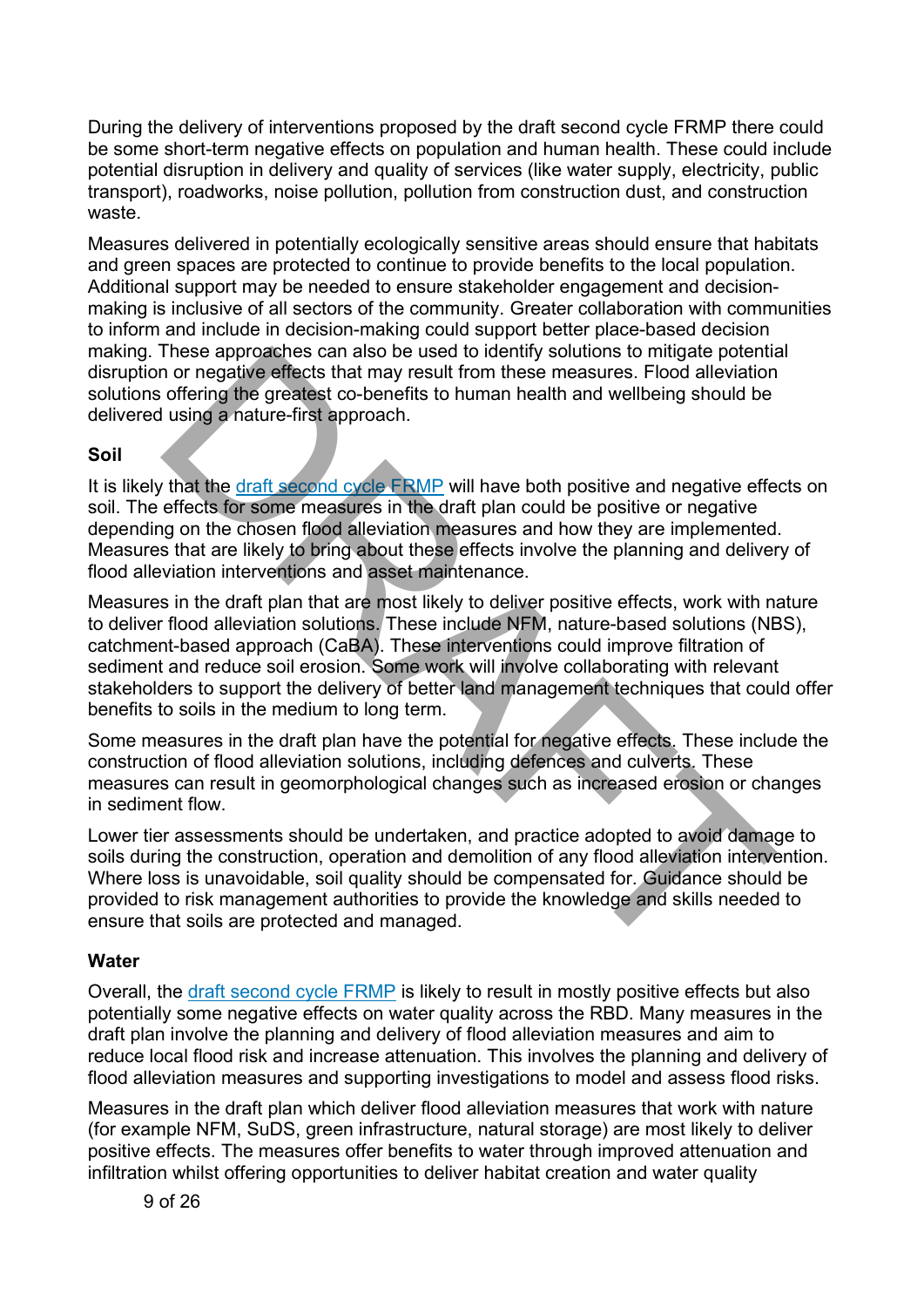improvement which could benefit aquatic habitats. There are also measures which aim to improve land management practices that could also benefit water quality.

Measures in the draft plan aim to investigate and potentially deliver opportunities for improving surface water management that could reduce the risk of flooding from surface water. This could offer benefits by reducing pollution from run-off. In addition, maintenance of sewage networks could reduce the potential for water contamination.

Measures involving construction may lead to temporary negative effects on water quality. In addition, some built flood alleviation infrastructure, such as culverts and defences, can denaturalise the watercourse and separate flood plains which may conflict with the Water Framework Regulations (WFD).

The effect on water quality of several measures involving the delivery of risk management solutions is uncertain as the details of the types of measure that will be implemented at this stage is not known.

WFD assessments of the draft second cycle FRMP should be delivered to ensure the draft plan complies with WFD objectives. Under the water environment (WFD) regulations any works, arising from the FRMP, which could affect the ecology, water quality or hydromorphology of any classified waterbody requires an assessment. The purpose of this assessment is to demonstrate how any adverse impacts will be mitigated and, where possible, the status of the waterbody enhanced in order to achieve the required objective. Where the implementation of individual measures has the potential to negatively affect a waterbody, WFD assessment will be undertaken at a project level and reported on at that time.. Collaboration with key stakeholders and the provision of training should enable the sharing of learning and deliver better outcomes for water quality. Where possible, measures should use a nature-first approach. t on water quality of several measures involving the delivery of risk manage is uncertain as the details of the types of measure that will be implemented is not known.<br>
Seissments of the draft second cycle FRMP should be d

#### **Climatic factors**

Overall, the effects of the draft second cycle FRMP on climatic factors are likely to be both positive and negative. The draft plan is likely to support adaptation to climate-change driven flood risk. Measures in the draft plan that are likely to contribute to climate-change adaptation directly involve the planning and delivery of flood risk management solutions. In addition, measures that support the preparation for and recovery from flooding and coastal change also offer benefits.

The delivery of some flood alleviation solutions by working with nature, offer lower carbon alternatives to hard engineered solutions. Some solutions may also offer the opportunity to sequester carbon through the establishment of habitats, particularly true for woodland and peatland restoration. Authorities will investigate opportunities to reduce flood risk through these types of solutions to ensure alignment with net zero commitments.

Some hard engineered flood risk solutions are included in the draft plan. These could add to greenhouse gas emissions through the embodied carbon in the materials and during the construction stages from vehicles. However, these measures also offer positive benefits to climate change adaptation by reducing flood risk to communities.

The precise nature of flood alleviation solutions proposed by the draft second cycle FRMP is uncertain, therefore their effects on environmental topics are also uncertain. However, it is likely that these measures will have either positive effects or positive and negative effects depending on whether a nature-first approach is feasibly delivered. Where a nature-first approach is not feasible, local low-carbon materials should be used.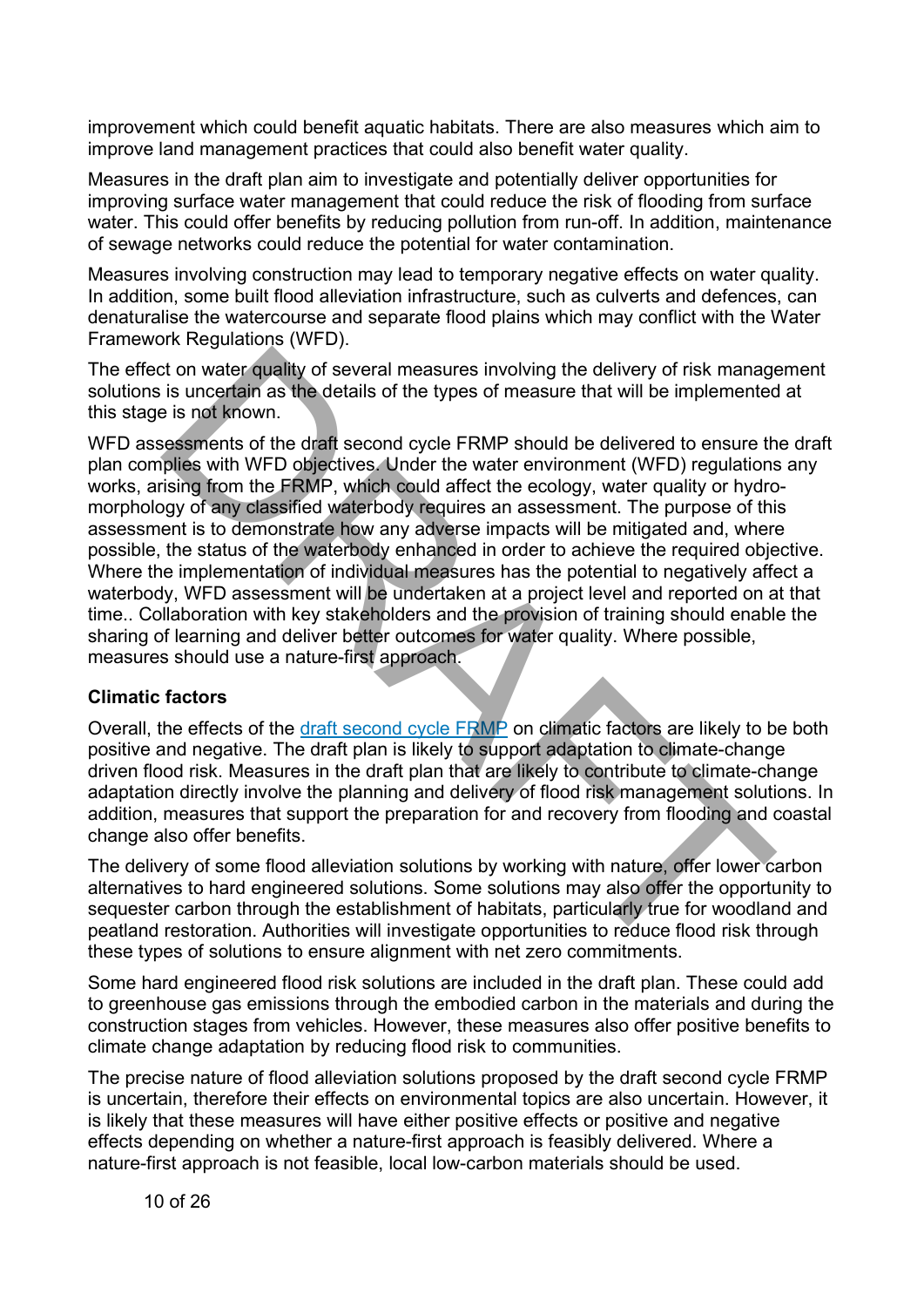In addition, authorities conducting investigations into potential climate change risks should ensure that wide climatic factors are accounted for. For example, how to use nature-based solutions to reduce future risks associated with climate-driven low flow scenarios.

#### **Material assets**

Overall, the [draft second cycle FRMP](https://consult.environment-agency.gov.uk/fcrm/draft-second-cycle-flood-risk-management-plans/) is likely to result in positive effects on material assets across the RBD. It offers benefits to material assets such as providing protection to homes, businesses, infrastructure, and agricultural land. Most measures in the draft plan support the planning and delivery of flood alleviation measures or the preparing for and recovering from flooding. These measures are likely to improve the resilience of communities and protect assets.

Prioritisation should be followed to ensure that areas of deprivation and high risk are considered for flood alleviation schemes. Engagement should be explored at early stages of flood alleviation planning to provide opportunities to share knowledge on community values and important material assets in a community. Evaluation may be needed to ensure that engagement measures adequately equip residents, businesses owners, critical infrastructure providers and other stakeholders to build their own resilience to future flood events.

#### **Cultural heritage**

The Humber area is rich in important cultural heritage. The draft second cycle FRMP could result in both positive and negative effects on cultural heritage. Measures that are most likely to bring about these effects involve the delivery of flood alleviation measures, as well as improvements and maintenance of existing flood risk assets.

These measures in the draft plan could reduce flood risk and the damaging consequences of flooding to historic areas in the Humber. For example, natural flood management approaches can reduce the flood risk to heritage assets in the surrounding area by slowing the flow of water upstream, reducing flood risk further downstream. However, the implementation of the NFM measures themselves can have a negative impact on heritage assets. For example, tree planting can lower ground levels, impacting on buried archaeological remains, and altering the water levels or water content of the soil. This could affect the preservation of waterlogged remains, and they could affect the setting of heritage assets. Hard engineering solutions may involve ground disturbing excavations which could truncate or destroy archaeological remains. The construction of flood walls and other flood defences could also have a visual impact on historic buildings and conservation areas. Good design and choice of materials and finishes for hard engineered solutions are important regarding the setting and visual impact on cultural heritage. As there are numerous historic sites in the area, there will likely be some potential impact. However, there are large uncertainties as to the effect as this will depend on the type of intervention and the sensitivity of the receptor. ties and protect assets.<br>
ties and protect assets.<br>
ties and for flood alleviation schemes. Engagement should be explored at early stated for flood alleviation schemes. Engagement should be explored at early state<br>
allevia

Some measures delivering improvement and maintenance to existing flood risk assets may offer benefits to cultural heritage by improving flood risk mitigation, therefore supporting the conservation of heritage assets. As these flood risk assets are existing, there is a lower potential for negative effects on heritage.

Designated and non-designated heritage assets and any potential negative impacts upon them should be identified at the planning stage, in order that the impact can be avoided or reduced. Environmental assessments of plans, strategies and proposals should be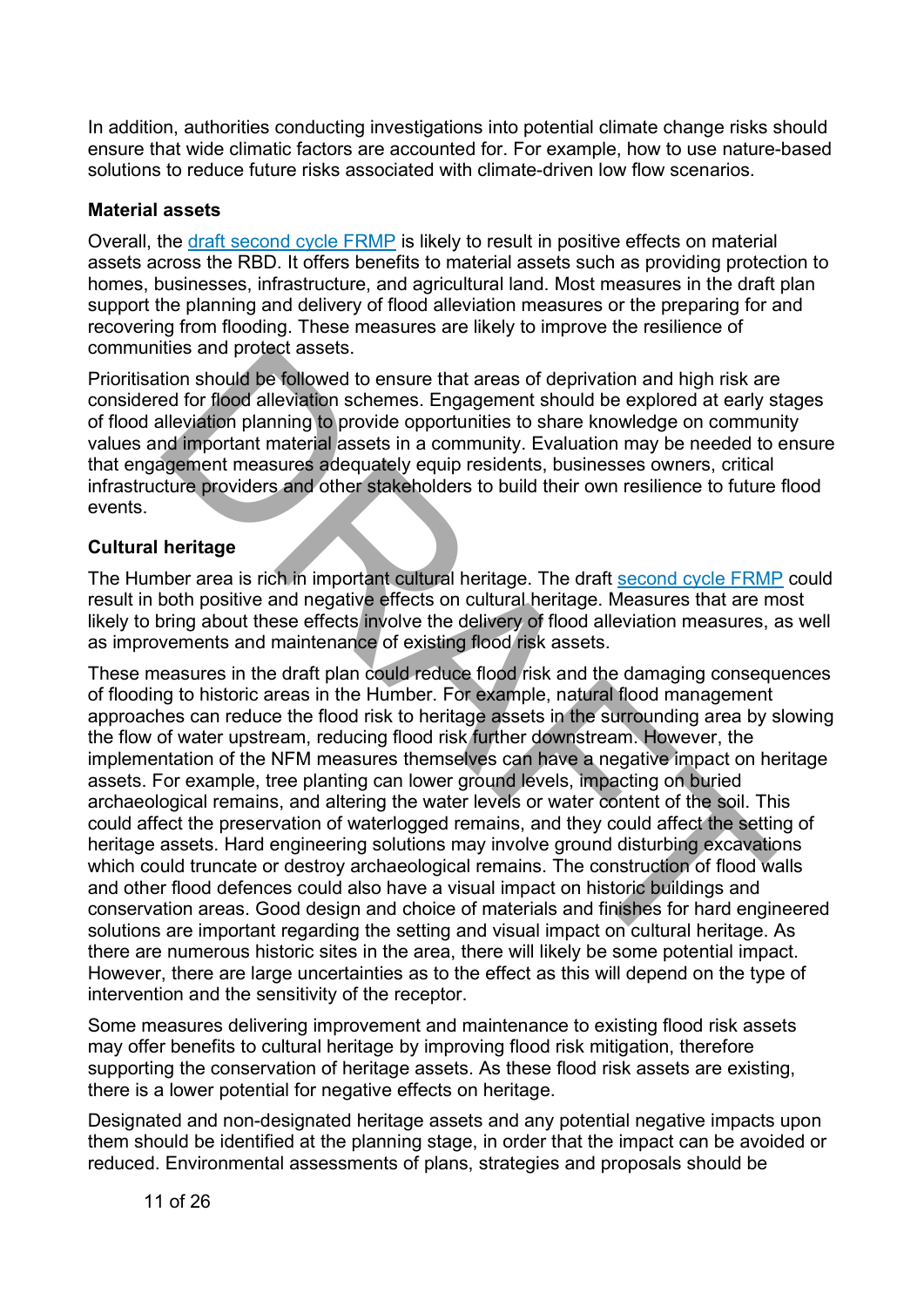informed by cultural heritage assessments and field evaluations where appropriate, including consideration of conservation areas at local scale. Collaborative approaches that work with heritage partners and expertise, including Historic England and the local authority archaeological advisors and conservation officers, should be used to support better decision making for the historic environment. Consultation with the relevant organisation (for instance Historic England for scheduled monuments) is necessary where a heritage asset is likely to be affected by a measure.

Impact on a heritage asset of archaeological interest should be avoided where possible. Where impact cannot be avoided, mitigation measures, such as archaeological recording and excavation in advance of impact, will be needed.

#### **Landscape**

While the effects of the draft second cycle FRMP on landscape across the RBD are likely to be mostly positive, some negative effects could occur. Of the proposed local measures in the second cycle FRMP, no measures are likely to have significant effects on landscape across the whole RBD. However, there is the potential for positive, localised effects. Measures likely to bring about effects on landscape are measures involving the delivery and planning of flood alleviation interventions, respectively.

Measures that work with nature are most likely to result in positive effects. In both urban and rural areas, these measures could contribute to landscape (townscape or seascape) character protection and enhancement. However, these measures may involve activities (like tree planting, terrain shape and barrier modifications). This could have negative effects on landscape (townscape or seascape) character at a local scale unless undertaken sympathetically. In addition, measures in the draft plan involving the construction of built flood infrastructure, such as flood walls and barriers, could also lead to negative effects on landscape at a local scale by changing aesthetic features of the area. These types of measures could significantly alter the character by changing the aesthetic, perceptual and experiential features of the area. pe<br>
effects of the draft second cycle FRMP on landscape across the RB[D](https://consult.environment-agency.gov.uk/fcrm/draft-second-cycle-flood-risk-management-plans/) are<br>
sty positive, some negative effects could occur. Of the proposed local measures<br>
cond cycle FRMP, no measures are likely to have significant effec

At this stage, there is limited detail available on the type of flood alleviation intervention that will be delivered as part of the second cycle FRMP for several measures. This limits the ability to assess the potential impact on landscape. It could result in both positive and negative depending on the type of measure implemented and the sensitivity of the landscape.

Environmental assessment of plans, strategies and proposals including flood alleviation interventions should be used to inform the protection and enhancement of the landscape. National and local data which characterises landscape should form part of landscape and visual impact assessments. Measures in the draft plan that involve the delivery of flood alleviation schemes should seek solutions which will offer the best opportunities to enhance landscape. Partnership approaches involving landscape are likely to deliver more favourable outcomes for landscape through the sharing of knowledge, best practice and resources.

#### **Interrelationship between the above factors**

Whilst the assessment highlights the potential effects of measures on each environmental topic, it is important to note that there are potential interrelationships between topics. However, the effects of the potential interrelationships between environmental topics are uncertain given the level of detail available in the draft plan at this stage. For most topics,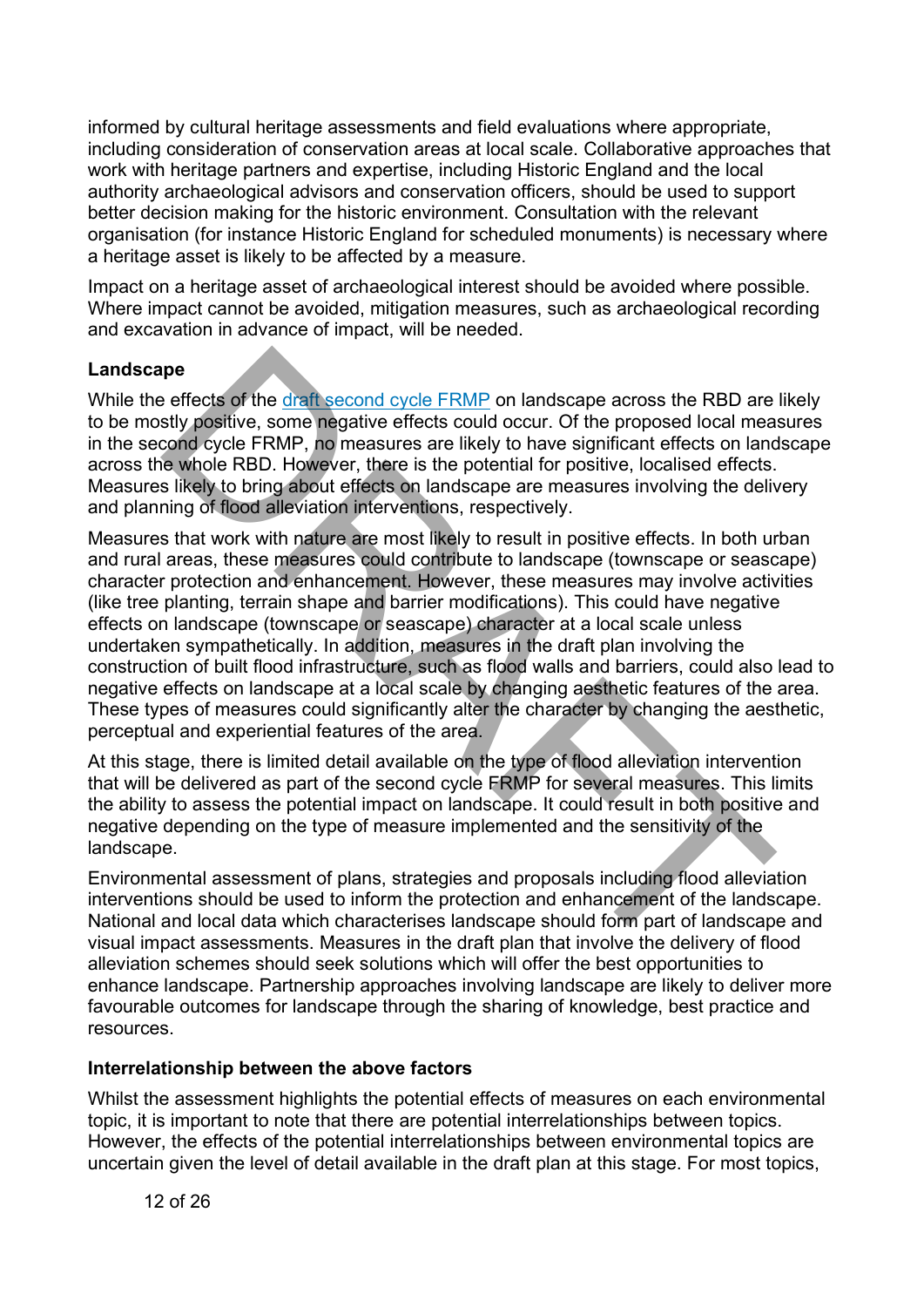measures that have positive effects on a topic could also have positive effects on another topic. Holistic approaches are more likely to offer positive results across a range of environmental topics.

Proposed measures in the [draft second cycle FRMP](https://consult.environment-agency.gov.uk/fcrm/draft-second-cycle-flood-risk-management-plans/) which work with natural processes are likely to have positive interrelationship between topics such as biodiversity and water quality, soils and material assets. Another example involves the interrelationship between cultural heritage and landscape. These topics both benefit from measures that improve the aesthetic experience of an area.

The draft plan is likely to have benefits for population, health and material assets. Some measures that are likely to result in benefits for material assets may have negative impacts on other environmental topics. For example, upstream storage may have benefits to population and health by reducing flood risk and enhance climate change adaptation, however there may be negative effects on heritage, carbon emissions, soil and biodiversity. It is important that mitigation and enhancement opportunities are followed to identify synergies and deliver the best outcomes across all environmental topics.

## **Overview of the environmental effects of the draft plan**

#### **The significant environmental effects of national level measures**

On balance the national measures in the plan are assessed as having significant positive effects on population and human health, with effects on biodiversity assessed as potentially negative and all other environmental issues assessed as neutral.

The assessment recognises the potential for individual national measures to have positive and/or negative environmental effects as described in the sections above. The actual environmental effects will depend on the nature and extent of the actions that arise from the national measures and local environmental conditions.

Given the widely acknowledged global climate and nature emergencies, environmental issues are increasingly important in a strategic context. It is therefore important that national measures are actively implemented in a way that gives consideration to their environmental consequences. The Environment Agency's well-established approach to assessing and managing environmental risk and opportunity at a programme and project level will play an important role in minimising negative effects and maximising positive effects from these actions as they are implemented. It is anticipated that lead local flood authorities (LLFAs) will have similar controls in place. environmental topics. For example, upstream storage may have benefits to<br>no an a health by reducing flood risk and enhance climate change adaptation<br>there may be negative effects on heritage, carbon emissions, soil and<br>ity

The balance of negative and positive effects associated with national measures is likely to skew more strongly towards positive over the duration of the plan as the Environment Agency and LLFAs make progress towards net zero carbon and environmental net gain targets and as nature first ways of working are embedded in standard practices.

#### **The significant environmental effects of collections of measures in key locations**

The [draft second cycle FRMP](https://consult.environment-agency.gov.uk/fcrm/draft-second-cycle-flood-risk-management-plans/) includes 58 locations that are at significant risk of flooding:

- 56 Flood Risk Areas (FRAs) (39FRAs for significant risk of flooding from main rivers and the sea and 17 FRAs for significant risk of flooding from surface water)
- 13 of 26 • 2 Strategic Areas for significant risk of flooding mainly from main rivers and the sea (Humebr Estuary and Fens and Lowland)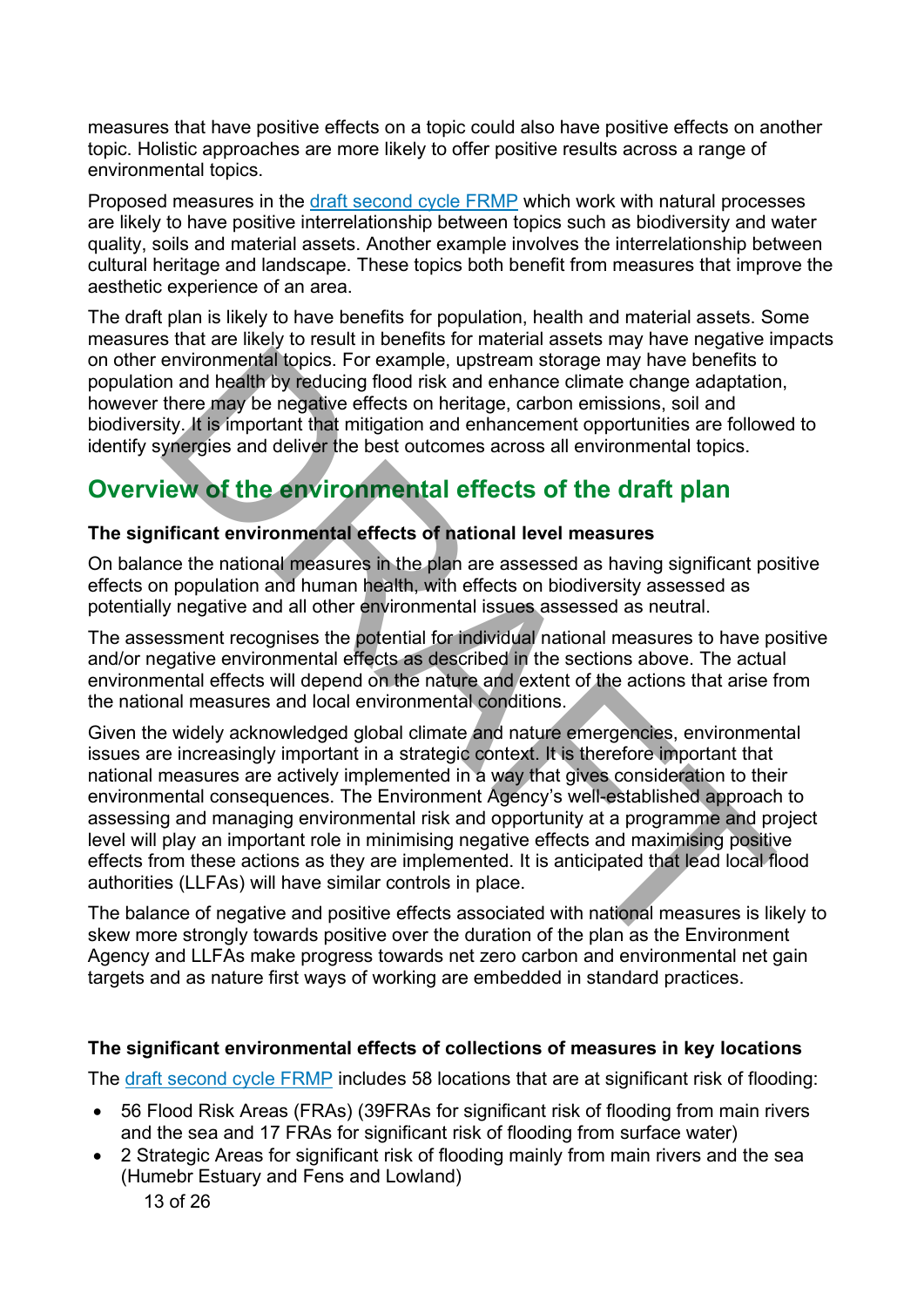These were all reviewed as part of the SEA process.

6 FRAs (Gilberdyke FRA, Goole FRA, Hedon FRA, Hessle FRA, Thorngumbald FRA and York FRA) and both SAs (Humber Estuary SA and Fens and Lowland SA) were scoped out of this SEA. This is either because they only include existing first cycle FRMP measures that have already been assessed as part of the SEA for first cycle FRMP, or they only included measures for which limited details are currently available meaning their environmental effects cannot be fully assessed. Fens and Lowland SA is considered in the SEA for Anglian River Basin District (RBD) Second Cycle Flood Risk Management Plan.

About two thirds of all the FRAs included in the draft second cycle FRMP only include preparing and preventing measures. These types of measures are unlikely to cause any physical changes on the ground and so are unlikely to result in any direct effects on the environmental topics. However, these measures are likely to contribute to positive effects on population and human and material assets as they aim to reduce the risk of flooding. These can also improve the understanding of flood risk, and increase the flood resilience, awareness and preparedness of communities at risk.

The cumulative assessment of the measures in key locations on each of the environmental topics is focused on the FRAs which include measures which are likely to result in environmental effects. There are 13 such FRAs included in second cycle FRMP including:

- The Birmingham Surface Water Flood Risk Area
- The Brigg Rivers and the Sea Flood Risk Area
- The Burton-on-Trent Rivers and Sea Flood Risk Area
- The Chesterfield Surface Water Flood Risk Area
- The Derby Surface Water Flood Risk Area
- The Derby Rivers and Sea Flood Risk Area
- The Fazeley Rivers and Sea Flood Risk Area
- Kingston upon Hull Rivers and Sea Flood Risk Area
- Kingston upon Hull and Haltemprice Surface Water Flood Risk Area
- The Nottingham Surface Water Flood Risk Area
- The Selly Park Rivers and Sea Flood Risk Area
- The Sheffield Rivers and Sea Flood Risk Area
- The Sparkhill Rivers and Sea Flood Risk Area

Environmental effects in these FRAs are most likely to arise from proposed protecting measures including interventions such as NBS, NFM, SuDS, deculverting, upper catchment storage, construction or restoration of flood risk management assets. As a result of reducing the flood risk and improving the resilience of communities, properties, infrastructure, services and heritage assets, protecting measures are likely to have positive or particularly in FRAs with larger population (for example Birmingham, Derby, Burton upon Trent, Fazeley, Kingston upon Hull, Nottingham, and Chesterfield) significant positive effects on population and human. Most of the more populated FRAs mainly cover city centres with significant infrastructure. Therefore, the effect of the proposed measures on material assets in these FRAs is also likely to be significant positive. changes on the ground and so are unlikely to result in any direct effects on entail topos. Hewever, these measures are likely to contribute to positive e-<br>ataion and funnan and material assets as they aim to reduce the ris

While the effects on the other environmental topics across all 13 FRAs are mainly likely to be positive, the proposed measures could also result in negative effects on biodiversity, soil, air, water, climate, and landscape. The potential positive effects such as biodiversity enhancement and habitat creation, reduced compaction of soils, better water quality, and carbon sequestration, are mainly associated with protecting measures that work with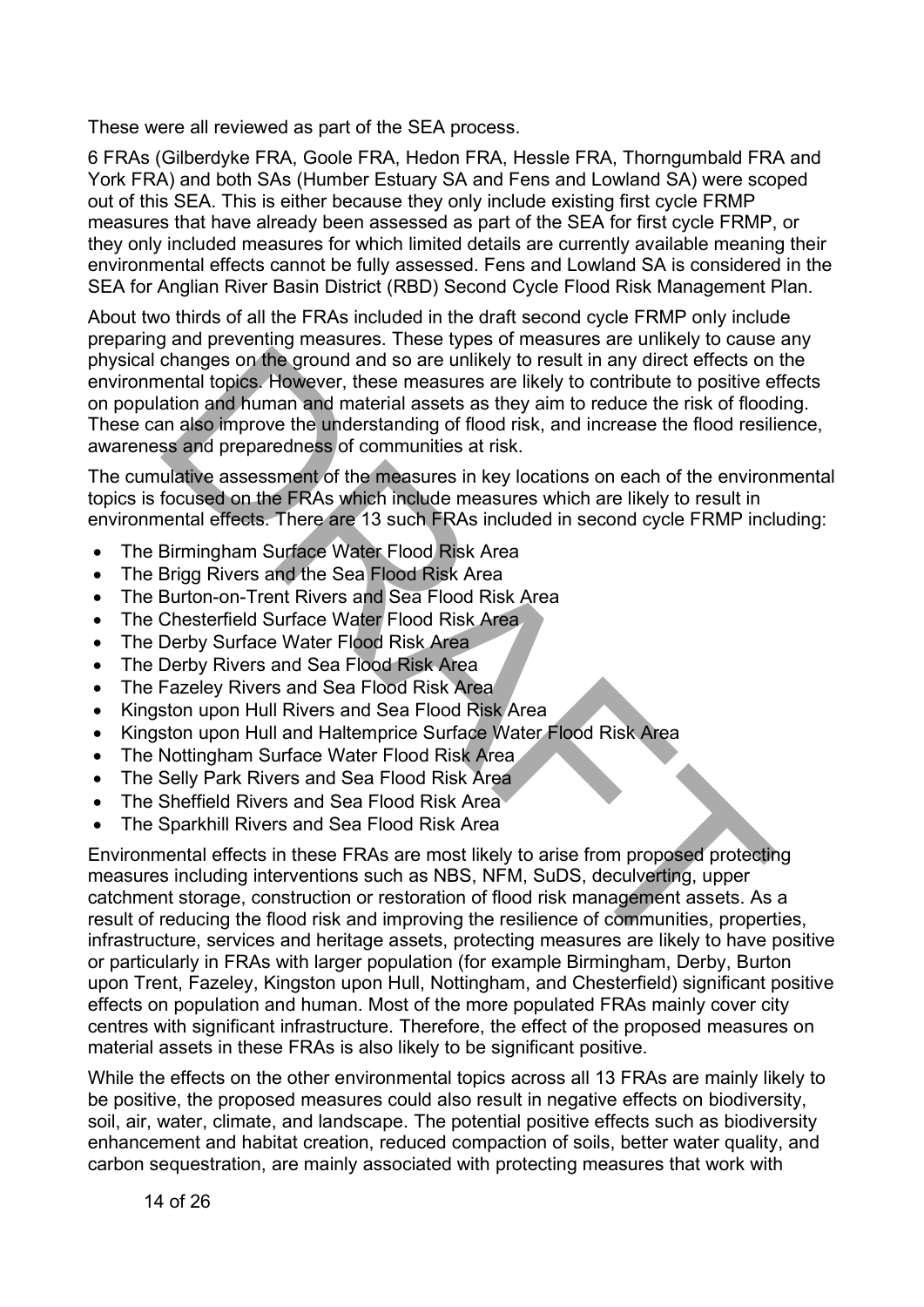nature (for example NBS, NFM, SuDS, introduction of green/blue infrastructure). These are likely to be most obvious in Birmingham, Nottingham, Burton upon Trent, Fazeley, Brigg, Selly Park and Sparkhill FRAs. They are characterised as predominantly urban residential areas, city centres, or industrial areas. Interventions such as introduction of green/blue infrastructure could (significantly) improve the biodiversity, water and soil quality, local climate, and enhance townscape character. Additionally, they have the potential to have positive effects for tourism and improved health and wellbeing by providing more and better access to green space.

Potential negative effects on biodiversity, water, air, climate, landscape and cultural heritage across the FRAs could predominantly arise from the proposed protecting measures, if they involve construction, decommissioning, as well as excavating and, terrain shape and elevation modifications. The potential negative effects could include biodiversity loss, habitat fragmentation, carbon emissions, soil removal or erosion, alteration of natural watercourses and changes in perception of historic and landscape character. It is likely that these effects can be avoided or mitigated for. More attention to the possibility of these negative effects should be given in FRAs which include historic or nature designated sites and where measures that could include construction activities are proposed such as the Sheffield Rivers and Sea FRA, Chesterfield Surface Water FRA, Kingston upon Hull Rivers and Sea FRA, and Kingston upon Hull and Haltemprice Surface Water FRA, Derby Surface Water FRA, and Derby Rivers and Sea FRA.

For example, in the Sheffield Rivers and Sea FRA both measures proposed that are likely to result in environmental effect are flood risk management improvements and could include various types of flood risk interventions (for example NBS, NFM, built flood risk assets). Due to the character of the FRA (including SAC, SPAs, SSSIs, priority habitats, scheduled monuments and listed buildings), the effects on biodiversity, soil, and climatic factors as well as cultural heritage and landscape are uncertain as they are dependent on the type of work needed to deliver the measures. For example, in comparison to built structures (like culverts, walls, embankments) interventions such as NBS, NFM and SuDS are more likely to result in positive effects on these environmental topics. Measures including construction could potentially lead to habitat fragmentation or loss, emissions that contribute to climate change (particularly if the intervention includes using materials such as concrete and steel), soil erosion, and change in landscape character and heritage assets causing negative effects on related environmental topics. s, if they involve construction, decoministioning, as well as excavating and,<br>and a ge and elevation modifications. The potential negative effects could inclu<br>ity loss, habitat fragmentation, carbon emissions, soil removal

For each of the 13 FRAs, potential mitigation actions and enhancement opportunities are identified. As the potential negative effects of the measures proposed in the FRAs are most likely to arise from construction activities, next to the key national processes (for example Environment Agency's eMission and biodiversity net gain targets) the mitigation actions to avoid or minimise the negative effects of construction activities commonly include interventions such as:

- implementation of sustainable construction and decommission practices; consultation with relevant organisations (for example Historic England, local authorities, Natural England)
- application for any consents needed
- use of sympathetic design to maximise the potential enhancement opportunities of these measures, (like townscape and landscape character, climate regulation, habitat creation, recreation and tourism)
- consideration and possible preservation or enhancement of landscape and historic features and artefacts

15 of 26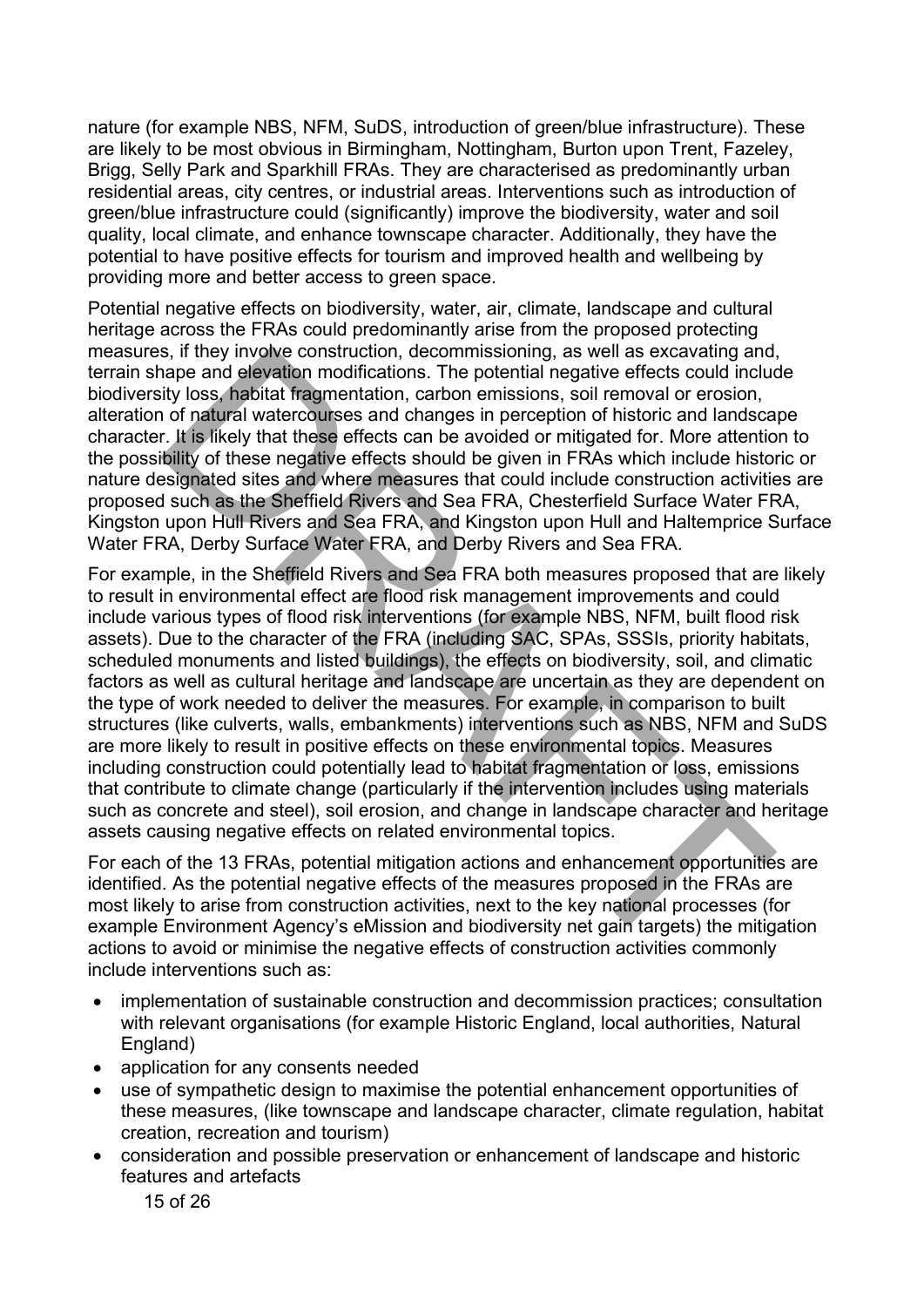• application of lower tier assessments for the development of plans and projects resulting from the measures in the FRAs as appropriate- to ensure the potential positive and negative environmental effects of the measures throughout their lifecycle (including construction, operation and 'end of life' stages) are considered in more detail, and appropriate mitigation actions and enhancement opportunities are identified

#### **The significant environmental effects of different types of measures**

The [draft second](https://consult.environment-agency.gov.uk/fcrm/draft-second-cycle-flood-risk-management-plans/) cycle FRMP proposes about 400 measures including preventing, protecting, preparing and recovery/review measures.

Protecting measures make-up about a quarter of all measures proposed by the draft second cycle FRMP. Interventions include: flood alleviation schemes; flood risk management schemes; flood risk asset construction and maintenance; flood storage; green and blue infrastructure improvements; NFM; NBS; SuDS. These are most likely to result in environmental effects across the RBD. Overall, the protecting measures proposed by the plan are likely to result in largely significant positive effects on population and human health as well as material assets and climate adaptation, due to the reduction in flood risk to communities, homes, businesses, important infrastructure as well as heritage assets across the RBD.

Interventions such as NFM, NBS, green and blue infrastructure improvements, SuDS, and CaBA represent about a third of all protecting measures proposed by the draft plan. These measures are likely to positively affect biodiversity, soil, water, climate factors and landscape across the RBD. These measures can for example result in habitat creation, restoration and enhancement, and bring benefits such as increased biodiversity, climate mitigation, improved water and soil quality, and enhanced landscape character. Additionally, they can bring health and wellbeing benefits by potentially creating more and better access to green space.

While built flood protection assets are likely to play an important role in climate adaptation, negative effects on climate due to emissions that contribute to climate change could potentially arise from some protecting measures proposed in the RBD if they involve construction or decommissioning and use of materials such as concrete and steel. Generally, protecting measures involving construction could potentially also have negative effects on soil and biodiversity causing soil erosion, habitat fragmentation and loss. Protecting measures involving built structures (like flood walls, flood barriers) as well as excavating and landscaping (for example tree planting, terrain shape and elevation modifications) could potentially have negative effects on cultural heritage as well as the setting of heritage assets. This could be the case if they would, for example, significantly alter the historic or landscape character by changing the aesthetic, perceptual and experiential features or negatively affect archaeological remains. ycle FRMP. Interventions include: flood alleviation schemes; flood risk<br>nent schemes; flood risk asset construction and maintenance; flood storage<br>of blue infrastructure improvements; NFM; NBS; SuDS. These are most like<br>en

Most of the measures proposed within the RBD (approximately half) are preventing measures. They predominantly include interventions such as flood risk policy development, followed by flood risk assessment, mapping and modelling. Preparing measures represent about a quarter of all measures proposed by the draft second cycle FRMP and mostly include interventions such as raising awareness and improving preparedness of communities at risk of flooding, followed by flood warning and forecasting. There area few local recovery and review measures proposed by the draft second cycle FRMP. They are mostly related to community and business support, and actions taken during a flood event.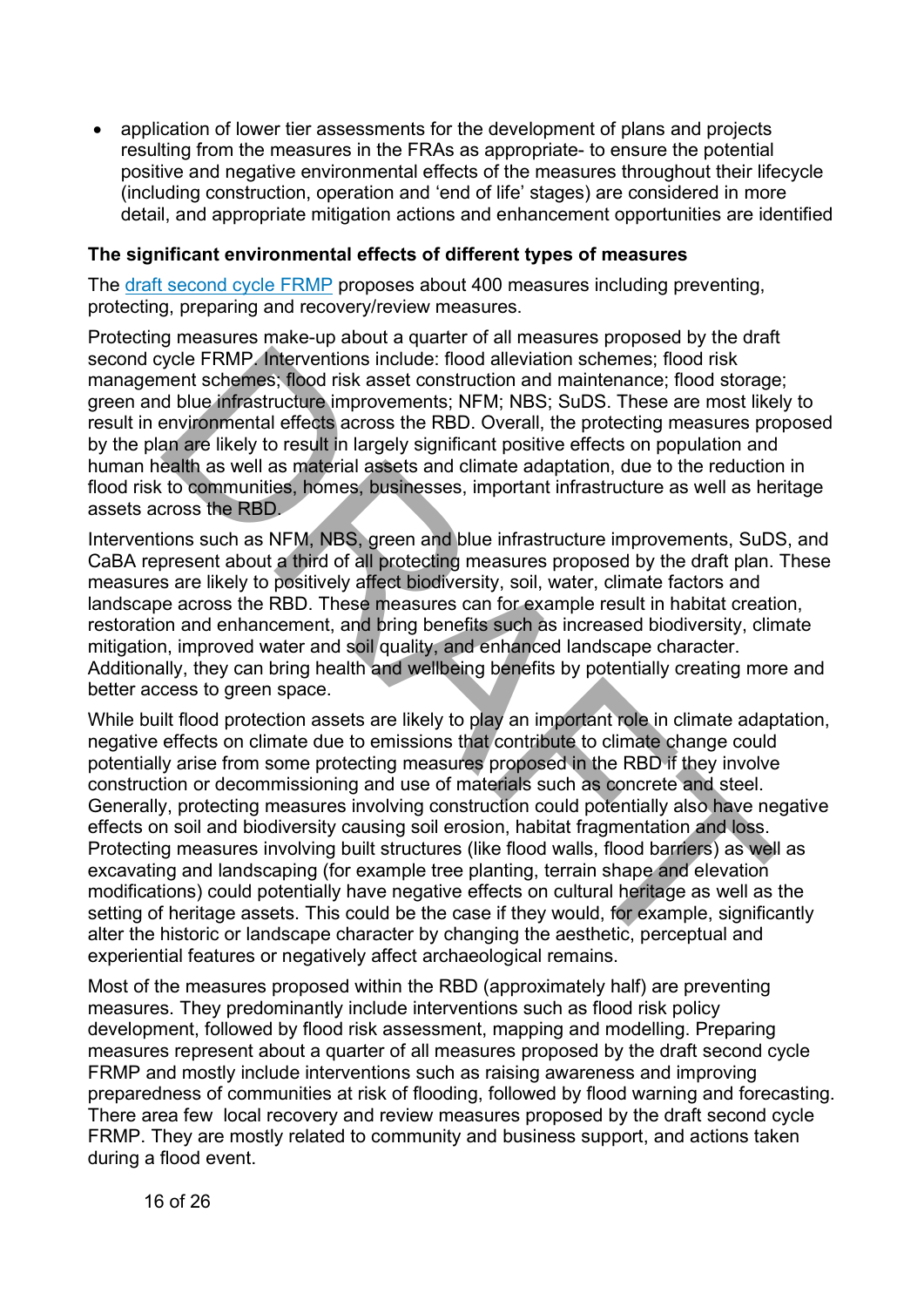These interventions are unlikely to result in any direct immediate physical changes on the ground. Nevertheless, these measures are likely to additionally contribute to the significant positive effects of the second cycle FRMP on population and human health as well as material assets across the RBD by for example developing flood risk management policies and strategies, monitoring their performance, and increasing understanding and knowledge of flooding and processes, improving community flood support, promoting property flood resilience, and supporting local flood groups/wardens

#### **The significant environmental effects of the draft plan overall**

Overall, the proposed [draft second cycle FRMP](https://consult.environment-agency.gov.uk/fcrm/draft-second-cycle-flood-risk-management-plans/) is likely to have significantly positive effects on population and human health; predominantly positive effects on water, material assets and landscape; and both positive and negative effects on biodiversity, soil, climate factors, and cultural heritage across the RBD (see Table 1).

| enects on population and numan nealth; predominantly positive effects on water, material<br>assets and landscape; and both positive and negative effects on biodiversity, soil, climate<br>factors, and cultural heritage across the RBD (see Table 1). |                                                                                              |                                                                 |
|---------------------------------------------------------------------------------------------------------------------------------------------------------------------------------------------------------------------------------------------------------|----------------------------------------------------------------------------------------------|-----------------------------------------------------------------|
| Table 1: Summary of SEA assessment findings of draft plan overall by environmental topic                                                                                                                                                                |                                                                                              |                                                                 |
| <b>Topic</b>                                                                                                                                                                                                                                            | <b>SEA question</b>                                                                          | <b>Conclusion of assessment</b>                                 |
| <b>Biodiversity, including</b><br>flora and fauna                                                                                                                                                                                                       | Does the plan protect and<br>recover nature?                                                 | Positive and negative effects                                   |
| <b>Population and human</b><br>health                                                                                                                                                                                                                   | Does the plan improve health,<br>wellbeing and equality?                                     | <b>Significant positive effects</b>                             |
| Soil                                                                                                                                                                                                                                                    | Does the plan improve and<br>sustain resources?                                              | Positive and negative effects                                   |
| <b>Water</b>                                                                                                                                                                                                                                            | Does the plan protect and<br>improve the water environment?                                  | <b>Predominantly positive but</b><br>also some negative effects |
| <b>Climatic factors</b>                                                                                                                                                                                                                                 | Does the plan help to mitigate<br>and adapt to climate change?                               | Positive and negative effects                                   |
| <b>Material assets</b>                                                                                                                                                                                                                                  | Does the plan support<br>communities and a prosperous<br>economy?                            | <b>Positive effects</b>                                         |
| <b>Cultural heritage</b>                                                                                                                                                                                                                                | Does the plan conserve and<br>enhance the historic<br>environment?                           | Positive and negative effects                                   |
| Landscape                                                                                                                                                                                                                                               | Does the plan conserve and<br>enhance landscape and<br>seascape character?                   | <b>Predominantly positive but</b><br>also some negative effects |
| Interrelationships                                                                                                                                                                                                                                      | Does the plan have implications<br>for the relationship between the<br>environmental topics? | Yes, interrelationship<br>between effects identified            |

**Table 1: Summary of SEA assessment findings of draft plan overall by environmental topic**

The effects of the draft plan on population and human health, and material assets are likely to be significantly positive as the measures proposed in the draft plan are likely to result in reducing the flood risk and improving the resilience of communities, properties, infrastructure, services and heritage assets across the Humber RBD. Overall, protecting measures are most likely to result in these significant positive effects. Most of the measures proposed in the draft plan are preventing (approximately half), followed by preparing (approximately a quarter), and some recovery and resilience measures. Together they comprise three-quarters of all the measures introduced by the draft second cycle FRMP. By building (institutional and community) knowledge and awareness and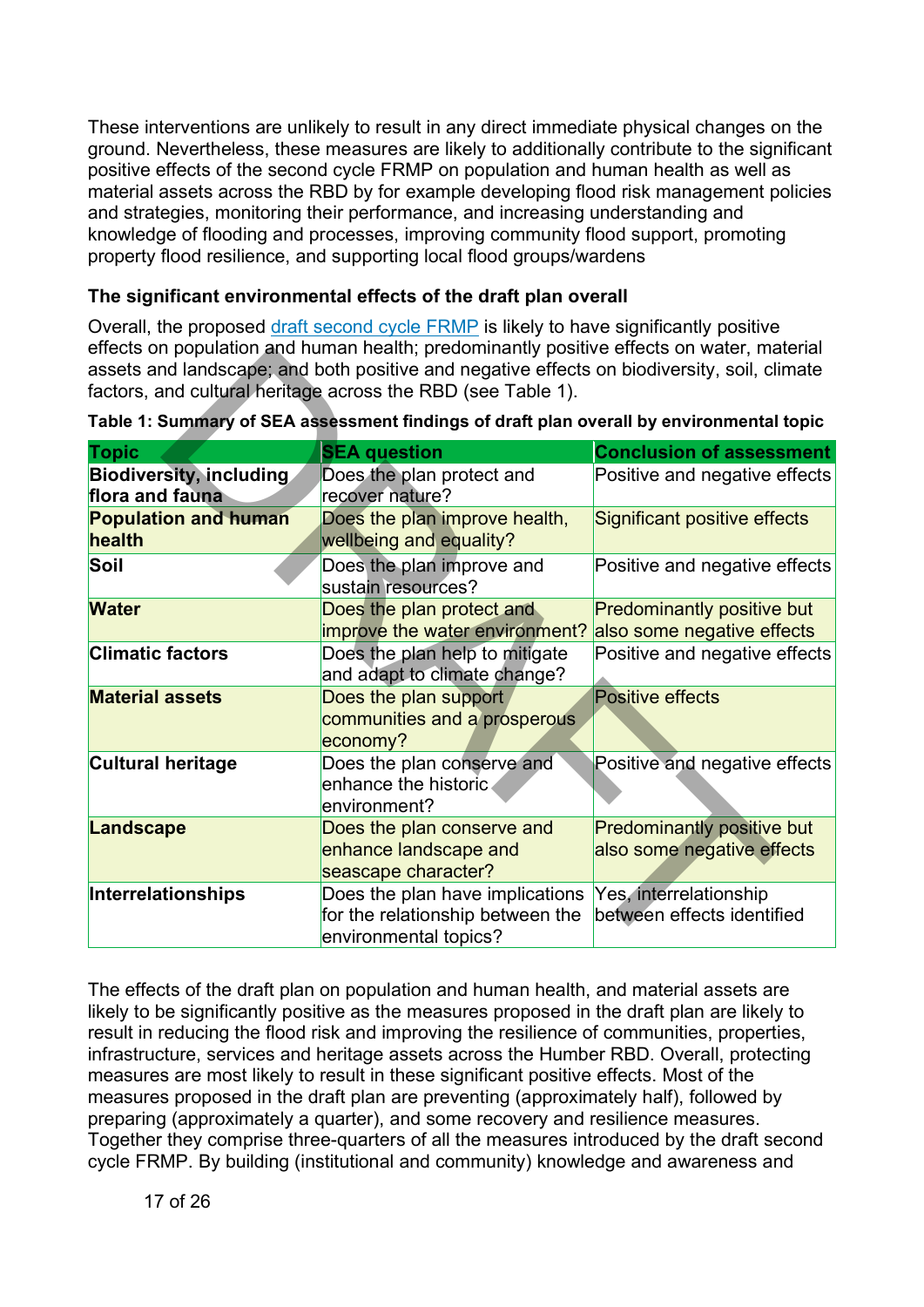enhancing resilience of communities and businesses to flooding these measures are likely to further contribute to the significant positive and positive effects of the draft second cycle FRMP plan on population and human health and material assets across the RBD

The effects of the draft second cycle FRMP on water and landscape within the RBD are likely to be predominantly positive. The effects of the second cycle FRMP on biodiversity, soil, and climate and landscape within the RBD are likely to be positive and negative, especially in the short term. The positive effects are most likely to result from protecting measures which work with nature such as: CaBA, NBS, SuDS, NFM, green and blue infrastructure corridors and improvements. This might lead to creation of new, restoration, or enhancement of existing habitats. They make-up about a third of all the proposed protecting measures in the draft second cycle FRMP. They include interventions such as tree planning, creation of ponds, hedgerows, parks, meadows, saltmarshes and other green/blue areas. These measures could lead to higher biodiversity, reduced compaction of soils, improved filtration of sediment and reduced soil erosion, improved water quality, reduced surface water runoff. They could also support the delivery of water framework directive objectives (such as restoring naturally functioning watercourses and reconnecting them with a functioning flood plain), contribute to carbon sequestration and cooling of urban heath islands, and protect, improve and enhance the landscape character. Additionally, they have the potential to have positive effects for tourism across the RBD and improved health and wellbeing by providing more and better access to green space. measures in the draft second cycle FKMP. They include interventions such and a mendent the access. These measures could lead to higher biodiversity, reduced compaproved filtration of sediment and reduced soil erosia), incr

The draft second cycle FRMP could also result in negative effects on biodiversity, soil, water, climate and landscape across the RBD. Negative effects such as habitat fragmentation and loss, coastal squeeze, soil degradation and erosion, changes in sediment flow, carbon emissions, alterations of the natural functioning watercourses, and separation of flood plains, could arise from some protecting measures proposed in the RBD if they involve construction, decommissioning, and use of materials such as concrete and steel. Protecting measures involving build structures could negatively affect the character of landscapes across the RBD by altering their aesthetic, perceptual and experiential features.

Overall, the effects of the draft second cycle FRMP on cultural heritage could be positive and negative. The measures proposed by the draft plan are likely to bring benefits to heritage, predominantly through improved flood protection, however, they are also likely to cause some negative effects. For example, protecting measures involving built structures (like flood walls, flood barriers) as well as excavating and landscaping (for example tree planting, terrain shape and elevation modifications) could potentially have negative effects on cultural heritage if they would significantly alter the historic setting of the historically significant sites across the RBD (for example world heritage sites, heritage coast, scheduled monuments) or negatively affect archaeological remains across the RBD.

As evident from the above, there are interrelationships between the effects of the draft plan on different environmental topics. For example, measures proposed in the draft second cycle FRMP that are likely to (positively or negatively) affect biodiversity (for example NFM, NBS, construction works) could also result or contribute to (positive or negative) effects on soil, water, climate and landscape. Similarly, there is a connection between effects of the draft plan on landscape and cultural heritage. For example, it is likely that enhancement (or deterioration) of landscape character will reflect in or contribute to positive (or negative effects) on cultural heritage and vice versa.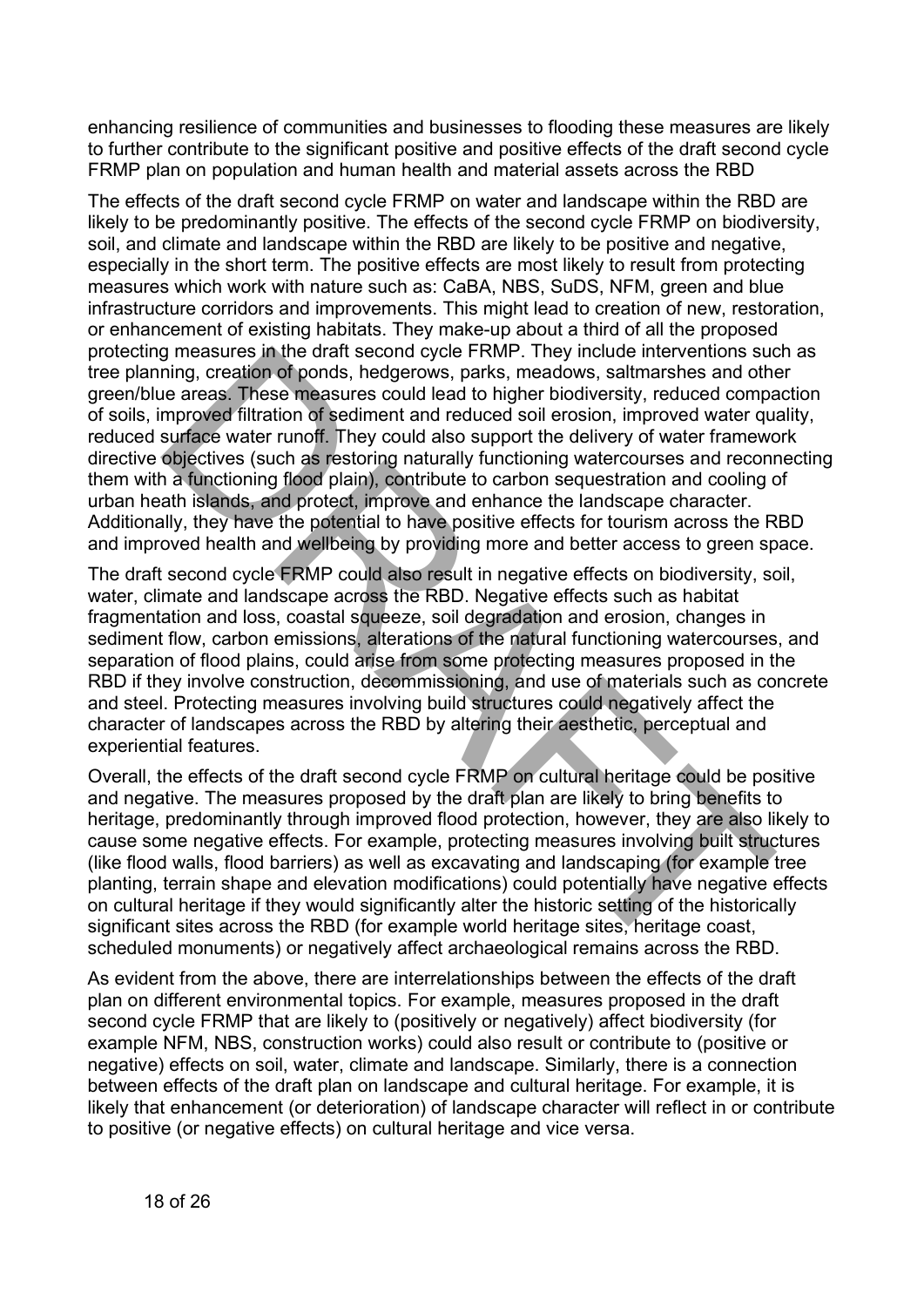#### **Mitigation actions and enhancement opportunities**

Actions to mitigate the potential negative effects of the [draft second cycle FRMP](https://consult.environment-agency.gov.uk/fcrm/draft-second-cycle-flood-risk-management-plans/) (mitigation actions) and opportunities to enhance the positive effects of the draft plan (enhancement opportunities) for each specific environmental topic, as well as key national processes that could contribute to mitigation or enhancement of these effects were identified through this SEA process. The mitigation actions for specific actions are summarised in the sections above describing the effects of the draft plan on each environmental topic.

Key national processes that could contribute to mitigation or enhancement of the environmental effects of the draft second cycle FRMP include:

- the Environment Agency's sustainable business strategy eMission 2030 including commitments to deliver Environmental and Biodiversity net gain across its operations, to achieve net zero carbon, optimising our use of resources and benefiting people and communities
- Environment Agency's ISO14001:2015 certified environmental management system providing independent assurance that the Environment Agency's approach to recognising and managing environmental issues will continue to deliver for the environment
- involving those with suitable experience and expertise in environmental and social issues (for example Natural England, Historic England, local authorities) in design and implementation of measures that are likely to have effects across the environmental topics to go beyond the flood risk targets set out in the FCERM strategy and also contribute to the objectives of other relevant strategies and policies such as the government's 25 Year Environment Plan, eMission 2030, the Environment Bill (when adopted)
- the Environment Agency has a track record of working with risk management authorities and partners to reduce flood risk and deliver a range of wider environmental and social benefits. To ensure the potential positive environmental effects of the draft FRMP are delivered the Environment Agency will need to continue to strengthen these relationships to deliver flood risk management in a sustainable way that reflects the global and local environmental, social, and economic threats and opportunities Environment Agency's sustainable business strategy eMission 2030 includin<br>internets to deliver Environmental and Biodiversity net gain across its opera<br>hive of at zero carbon, optimising our use of resources and benefiting
- the Environment Agency has a rigorous and well-established approach to environmental assessment and management across its capital programme. Therefore it seems reasonable to conclude that for measures suggested in the draft FRMP managed by the agency many opportunities to enhance the environment and reduce anticipated negative effects should be realised
- the delivery of flood projects is subject to rigorous assurance, with levels of assurance increasing as the scale and value of the project increases

Negative effects of the draft second cycle FRMP are most likely to arise from proposed protecting measures if they involve construction, decommissioning, as well as excavating and, terrain shape and elevation modifications. When implementing these measures, the responsible authorities should implement key mitigation actions and enhancement opportunities including:

• adopt the mitigation hierarchy principle as a design principle during the development of these measures, with avoidance of areas of environmental sensitivity as far as possible

19 of 26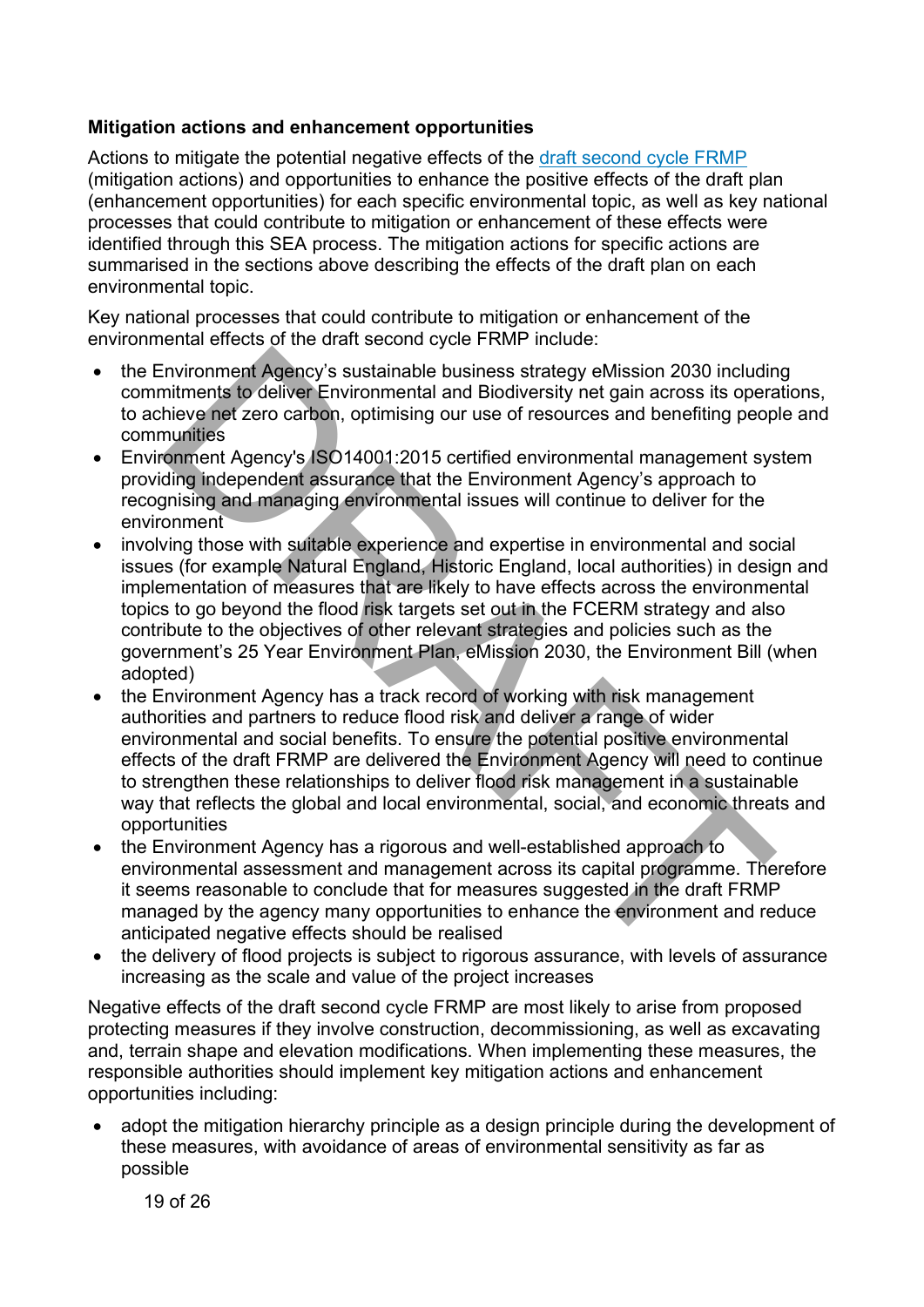- implement sustainable construction (and decommission) practices (including construction waste disposal) to avoid or minimise the negative effects of construction activities on biodiversity, soil, water, climate, heritage and landscape
- consult relevant organisations (for example Historic England, local authorities, Natural England, Soil Association) and apply for any consents
- use sympathetic design and materials to maximise the potential enhancement opportunities of these measures, including for townscape and landscape character, climate regulation, habitat creation, recreation and tourism
- the development of plans and projects resulting from the measures in the draft FRMP should be the subject to lower tier assessments as appropriate to ensure the potential positive and negative environmental effects are considered in more detail, and appropriate mitigation actions and enhancement opportunities are identified
- at the construction stage, apart from the lowest risk projects, all projects will have an Environmental Management Plan produced to clearly identify the environmental risks present on site and the measures needed to mitigate and manage them. Where risks dictate, an environmental clerk of works may be employed to actively ensure the EMP is implemented. Where an environmental clerk of works is not needed the site manager is responsible for implementing the measures in the EMP We all regains e inviting the metascale considered in interesting to the net the metascure of the metascure operator in the construction stage, apart from the lowest risk projects, all projects will have one construction s
- wherever possible, adverse effects on heritage assets should be avoided. Designated assets must be preserved in situ. A programme of archaeological work will need to fully record and excavate the remains. The scope of the work would be agreed with and approved by the local authority archaeologist

#### **Cumulative effects of the interactions between the draft plan and other relevant policies, plans and programmes**

The interactions of the draft second cycle FRMP with other relevant existing or future policies, plans and programmes, proposals and strategies implemented within Humber RBD are likely to result in cumulative effects on the environmental topics across the RBD. Plans, strategies, and programmes within the Humber RBD that are likely to interact with the draft FRMP include:

- Humber Flood Risk Management Strategy 'Planning for the Rising Tides', published in 2008
- Hull lagoon infrastructure project
- the Northern Powerhouse proposal aims to improve economic growth in the north of England
- Humber Industrial Strategy (being developed by Humber Local Enterprise Partnership-LEP) aiming for green growth
- Humber RBMP
- 'Northern Forest' initiative
- environmental land management schemes (ELMS)
- resource plans of water companies produced every 5 years
- local development plans

It is likely that overall, the interactions between them and the draft FRMP will result in significant positive effect on population and human health as well as material assets as most relevant development plans target flood protection and resilience in combination with new infrastructure and economic growth.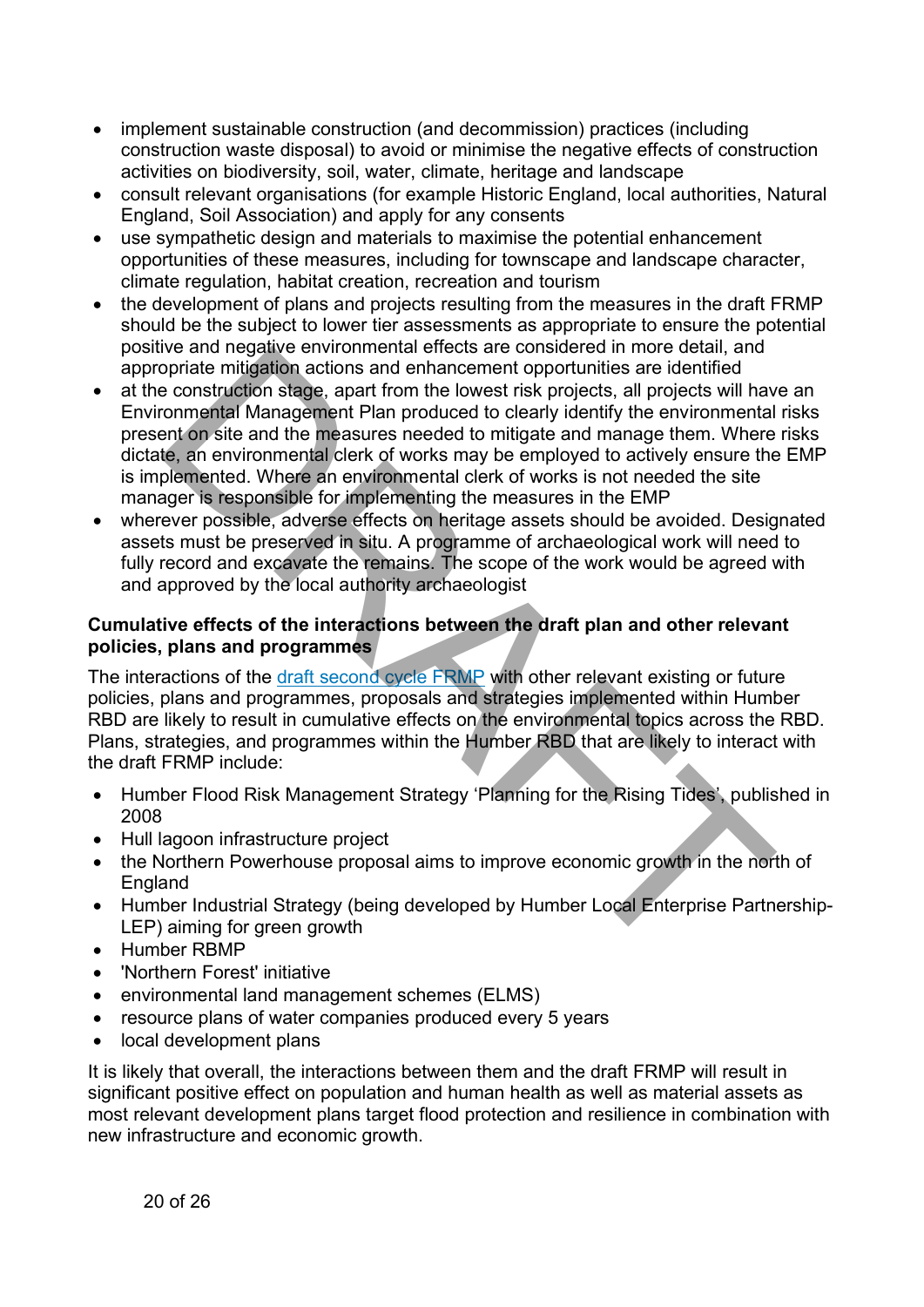The interactions between the draft second cycle FRMP and other (existing or proposed) development strategies and projects, including Humber Flood Risk Management Strategy**,** Hull lagoon infrastructure project, and Northern Powerhouse, could also result in significant negative cumulative effects on predominantly biodiversity, but also soil, and climate. Arising from the intense construction activities that are likely to carry on over several years, negative effects could include biodiversity decline, habitat fragmentation and loss, soil compactness and erosion, change in sediment flow, and carbon emissions including from construction site traffic.

However, the interactions between the development strategies and draft second cycle FRMP could also contribute to positive cumulative effects across environmental topics. For example, the Humber Flood Risk Management Strategy 'Planning for the Rising Tides' set out the Environment Agency's vision for managing tidal flood risk from the Humber Estuary in the face of climate change and sea level rise, considering the impacts this could have on people, industry and wildlife. Positive cumulative effects on climate could arise from interaction of the draft second cycle FRMP and future Humber LEP's industrial strategy aiming to support the region's ambition to achieve net zero carbon emissions by 2040.The Northern Forest initiative to plant 50 million trees around cities in the north of England, including Leeds, Sheffield, and Hull could lead to significant positive cumulative effects on biodiversity (like creating new or restoring habitats), soil (like decrease soil erosion and increase soil permeability), and climate (like increased carbon sequestration). The 'Countryside Stewardship' scheme offers financial incentives for farmers and land managers to look after their environment. It is likely to result in positive cumulative effects on soil and water quality and (consequently) biodiversity within the Humber RBD. the Humper Frood Risk Management Strategy 'Planning for the Rising Tide<br>Invironment Agency's vision for managing tidal flood risk from the Humber F<br>invironment Agency's vision for managing tidal flood risk from the Humber

The interactions between the Humber RBMP and the draft second cycle FRMP are likely to result in positive cumulative effects on water including the marine environment. The RBMP sets out how organisations, stakeholders and communities will work together to improve the water environment as part of the Water Framework Directive. The third cycle of the plan is planned to be published in 2021. Water companies' 5-year resource plans and water company drainage and wastewater management plans are also likely to contribute to positive cumulative effects on water quality. These plans help deliver secure public water supplies, forecast supply and demand, and consider environmental challenges, such water quality and scarcity.

The RBMP, the 2008 Humber Flood Risk Management Strategy, and local development plans, also recognise the importance of planning for the changing climate. These strategies recognise that communities will need to adapt and become more resilient in the future.

### **Proposed monitoring**

The SEA Regulations require significant environmental effects of the final FRMP to be monitored. This section outlines the actions we expect to take to monitor the significant environmental effects of the second cycle FRMP. Whilst it is feasible to monitor the significant effects of the second cycle FRMP, it will not be possible to determine whether any changes can be directly attributed to the second cycle FRMP. This is because there are too many other influences on environmental change for a direct relationship to be identified. Nevertheless, it is reasonable to monitor environmental changes to determine whether adaptations to the second cycle FRMP are needed. This might be needed to further reduce potential conflicts or make a greater contribution to achievement of environmental objectives.

21 of 26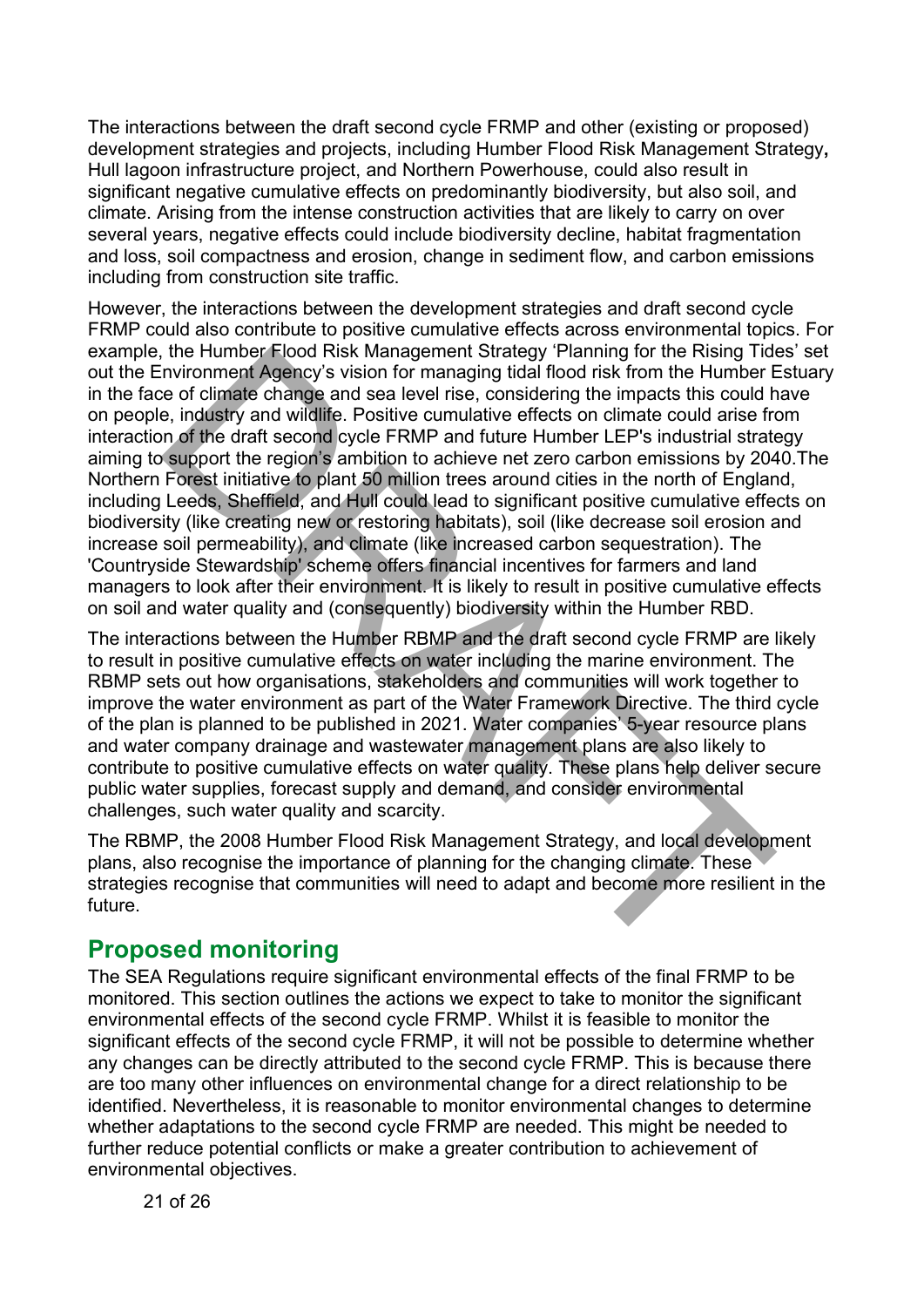The proposals make use of monitoring that is already undertaken or planned and reflects the effects identified as significant by the SEA process.

The environmental topics we are proposing to monitor are identified below. Although the SEA only concluded significant effects are likely on population and human health, given the uncertainty we have acknowledged in this report over the likely impacts of the plan on other environmental topics we are proposing to monitor a wider range of topics. In addition to the monitoring proposed below, the process of business case approval and assurance, associated with Flood and Coastal Risk Management Grant in Aid funding, will help to ensure management, mitigation and monitoring occurs at a project level.

#### **Population and human health**

The Environment Agency must periodically report to the minister about flood and coastal erosion risk management outcomes. Data on the changes in the number of households and businesses at risk of flooding and those better protected from flooding is already collected and would provide a good indicator for the effects of the plan. We recommend this data continues to highlight changes in flood risk for deprived communities as this will indicate whether more needs to be done to enable flood risk management to better support the levelling up agenda. on and numan neath standard proportion to the minister about flood and co-<br>ronment Agency must periodically report to the minister about flood and co-<br>isk management outcomes. Data on the changes in the number of househed<br>

Strategic objective 1.1 of the National Flood and Coastal Erosion Risk Management Strategy for England action plan states that 'between now and 2050 the nation will bolster its resilience to flooding and coastal change' and outlines a number of actions to help deliver it. Monitoring conducted to understand how well this objective is achieved will also be relevant to understanding the extent to which second cycle FRMP resilience objectives and the respective benefits for people and human health are being achieved across RBDs.

#### **Biodiversity, flora and fauna**

Annual monitoring is already undertaken to determine the length of rivers improved to help show progress toward meeting Water Framework Directive objectives. Over the lifetime of the plan, we would expect to see the number of rivers reduce where flood risk management is a contributing factor in a rivers failure to achieve good status or potential. Furthermore, for Outcome Measure 4 (OM4) we report on:

- km of waterbody improved
- hectares of habitat improved
- hectares of habitat created

Additional monitoring associated with the implementation of biodiversity net gain (as set out in the 25 Year Environment Plan and included in the forthcoming Environment Bill might be expected and, where appropriate, these will be included as additional metrics.

#### **Water**

The Environment Agency undertakes monitoring of the water environment to meet the Water Environment Regulations. This monitoring shows overall changes in water quality, which the plan is unlikely to significantly alter. Annual monitoring is already undertaken to determine the length of rivers improved to help show progress toward meeting Water Framework Directive objectives. Indicators used include water quality. Over the lifetime of the plan, we would expect to see the number of rivers where flood risk management is a contributing factor to its poor status reduce.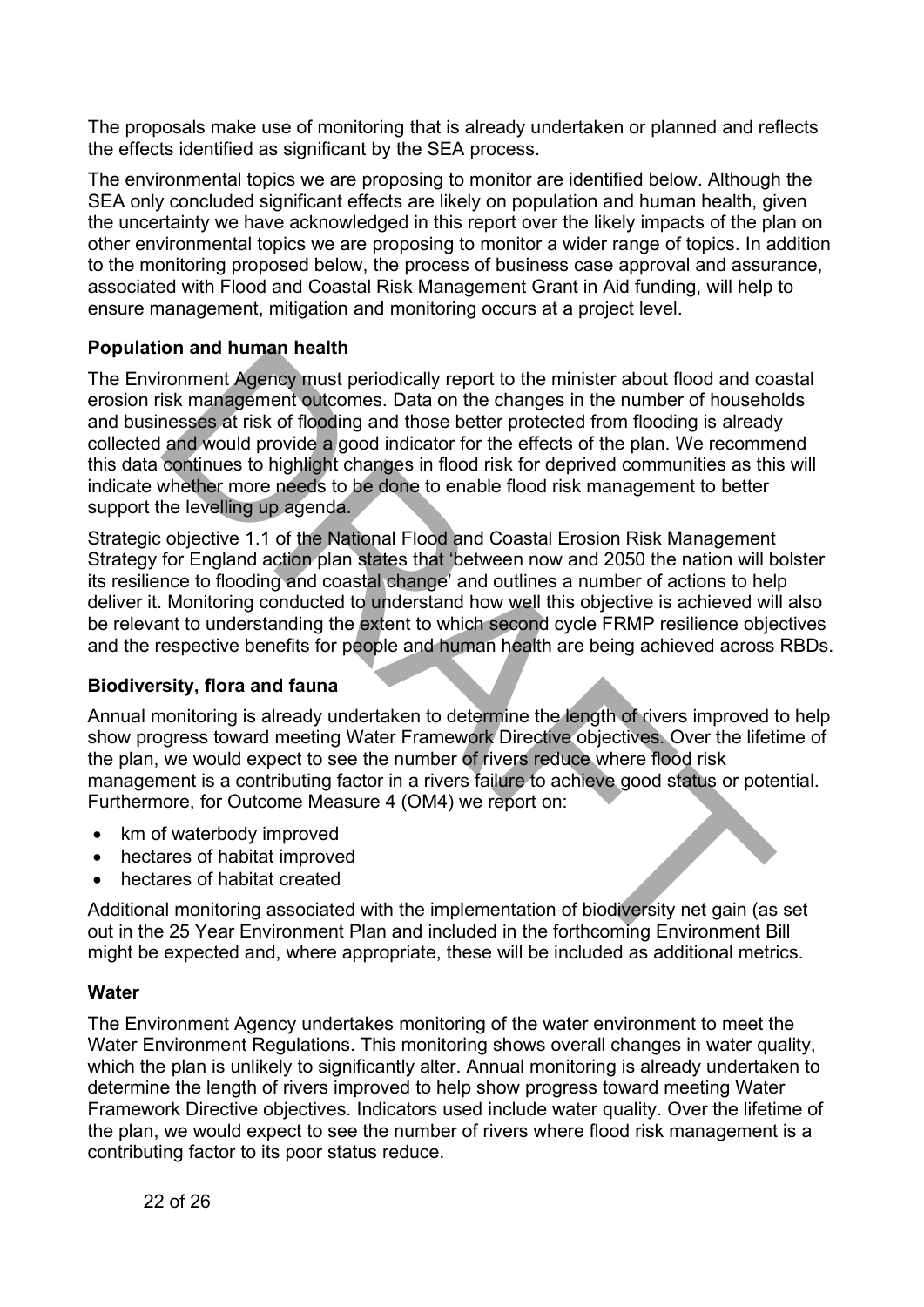#### **Climatic factors**

The second cycle FRMP includes measures that aim to help adapt to and increase resilience to climate change. General reporting and monitoring on implementation of these measures and their effectiveness will form a good indicator of progress here. Furthermore, under the Climate Change Act 2008 the Environment Agency must report to Defra on climate change adaptation. Elements of the report that are relevant to FRMP include:

- work with our customers and partners to adapt
- climate resilient investment
- building the evidence base

Tools and methods, such as carbon budgets, are being developed by the Environment Agency to manage the reduction of carbon emissions to contribute to the Environment Agency's ambition to be a net zero carbon organisation by 2030. While a significant number of local authorities have declared a climate emergency and might be expected to manage down their carbon emissions there is no consistent method of monitoring this. It is therefore likely the Environment Agency data will be used as an indicator of the performance of the wider programme. d methods, such as carbon budgets, are being developed by the Environmental on thange the reduction of carbon emissions to contribute to the Environmentambition to be a net zero carbon organisation by 2030. While a signifi

#### **Material assets and Cultural Heritage**

Risk to property and infrastructure is currently covered under the general reporting requirements. This information should also be a reasonably good indicator to monitor the effects on cultural heritage. Much of the monitoring proposed for people and human health will also act as a good indicator for material assets. In particular data on the changes in the number of households and businesses at risk of flooding.

#### **Soil**

We propose that pressures on soil quality potentially occurring from the development of plans and projects resulting from the measures in the draft second cycle FRMP are monitored in accordance with the recommendations of lower tier assessments as appropriate.

### **Next steps**

As the plan evolves, we'll consider any implications this might have for effects on the environment as part of our SEA requirements.

A statement of environmental particulars will be published alongside the final plan. This document will provide:

- a summary of how environmental considerations have been integrated into the final FRMP
- a summary of how consultation responses to the draft FRMP and environmental report have been considered
- a summary of how the final plan has changed since the draft FRMP
- what the above means in terms of changes to the environmental effects that were reported in the environmental report
- the reasons for choosing the final FRMP as adopted whilst considering reasonable alternatives
- the measures to be adopted to monitor the environmental effects of the FRMP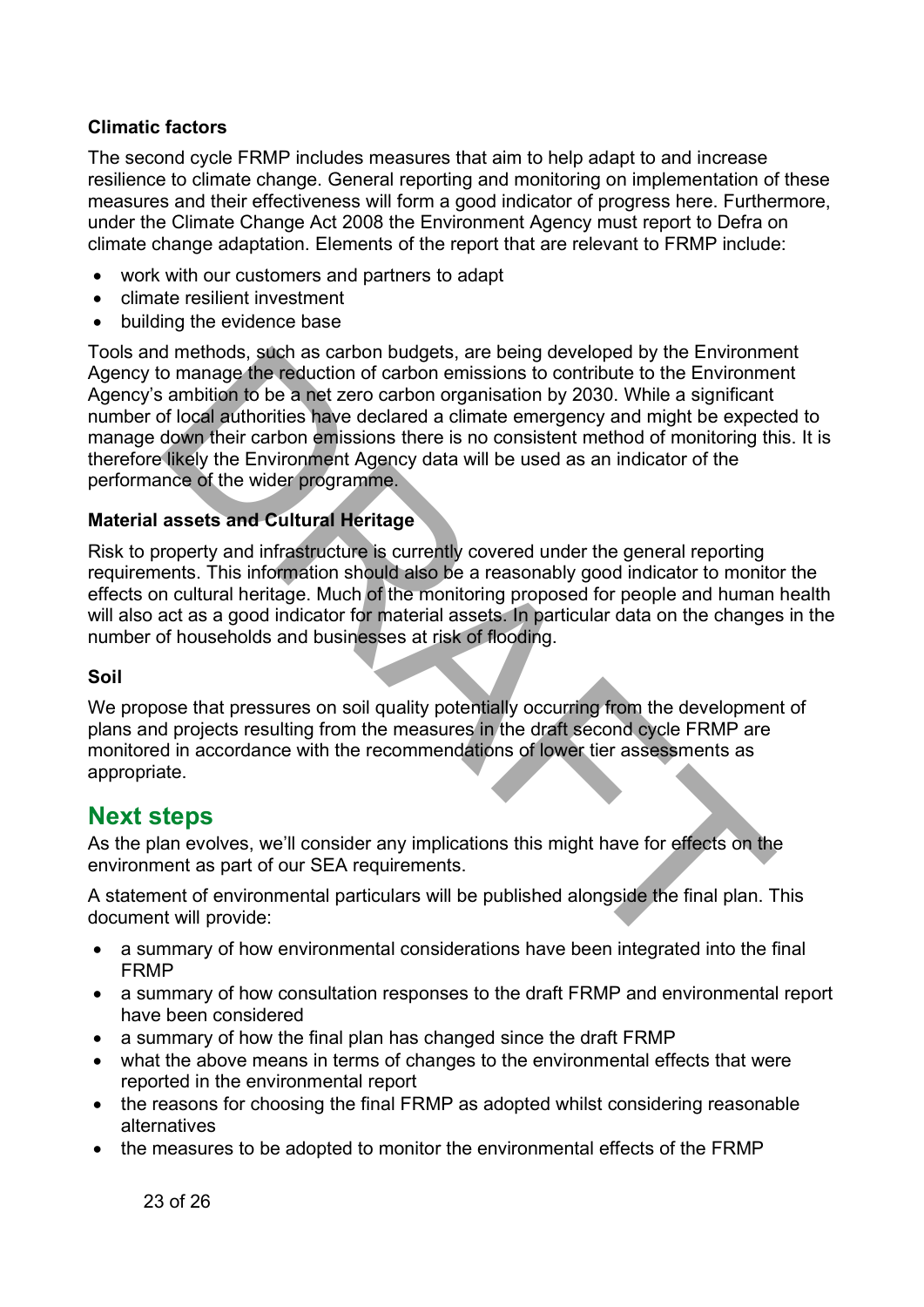# **This consultation**

#### **Who we're consulting**

We've prepared this environmental report to consult with interested parties, in particular the statutory SEA consultation bodies, on the results of the SEA process. In England the SEA consultation bodies are: Natural England, Historic England and the Environment Agency. We're also consulting with the Marine Management Organisation.

#### **How we're communicating our results**

We've published this non-technical summary alongside an environmental report and the draft second cycle FRMP for consultation.

The environmental report sets out the results of the SEA. It:

- provides information on the current condition of the environmental topics that the draft second cycle FRMP could affect
- outlines how the plans and programmes we've reviewed could affect the draft second cycle FRMP
- provides a commentary on how we've integrated the SEA with the development of the draft second cycle FRMP and how it's influenced it
- sets out the strategic options that we've evaluated and the reasons for the selection of the proposed approach
- sets out the environmental effects of the draft second cycle FRMP
- suggests additional mitigation or management actions to improve the environmental outcomes further
- provides a description of the monitoring proposed to identify any unforeseen adverse effects

This environmental report will be available for comment with the draft second cycle FRMP.

This non-technical summary provides an accessible summary of the information included within the environmental report.

We'll use any comments and information we've received to update the draft second cycle FRMP and reconsider our assessment of the environmental effects.

Once the plan's adopted, we'll publish a post-adoption statement (an advertisement), stating where the public can view the adopted plan and its environmental report. We'll also document an explanation of how the environment has been considered throughout the plan-making process in a statement of environmental particulars. ond cycle FRMP for consultation.<br>
Trommental report sets out the results of the SEA. It:<br>
des information on the current condition of the environmental topics that the<br>
des information on the current condition of the envir

This will include:

- how environmental considerations have been integrated into the plan
- how the environmental report and consultation responses have been considered
- the reasons for choosing the plan as adopted considering other reasonable alternatives in the SEA
- the measures to be taken to monitor the significant environmental effects of implementing the plan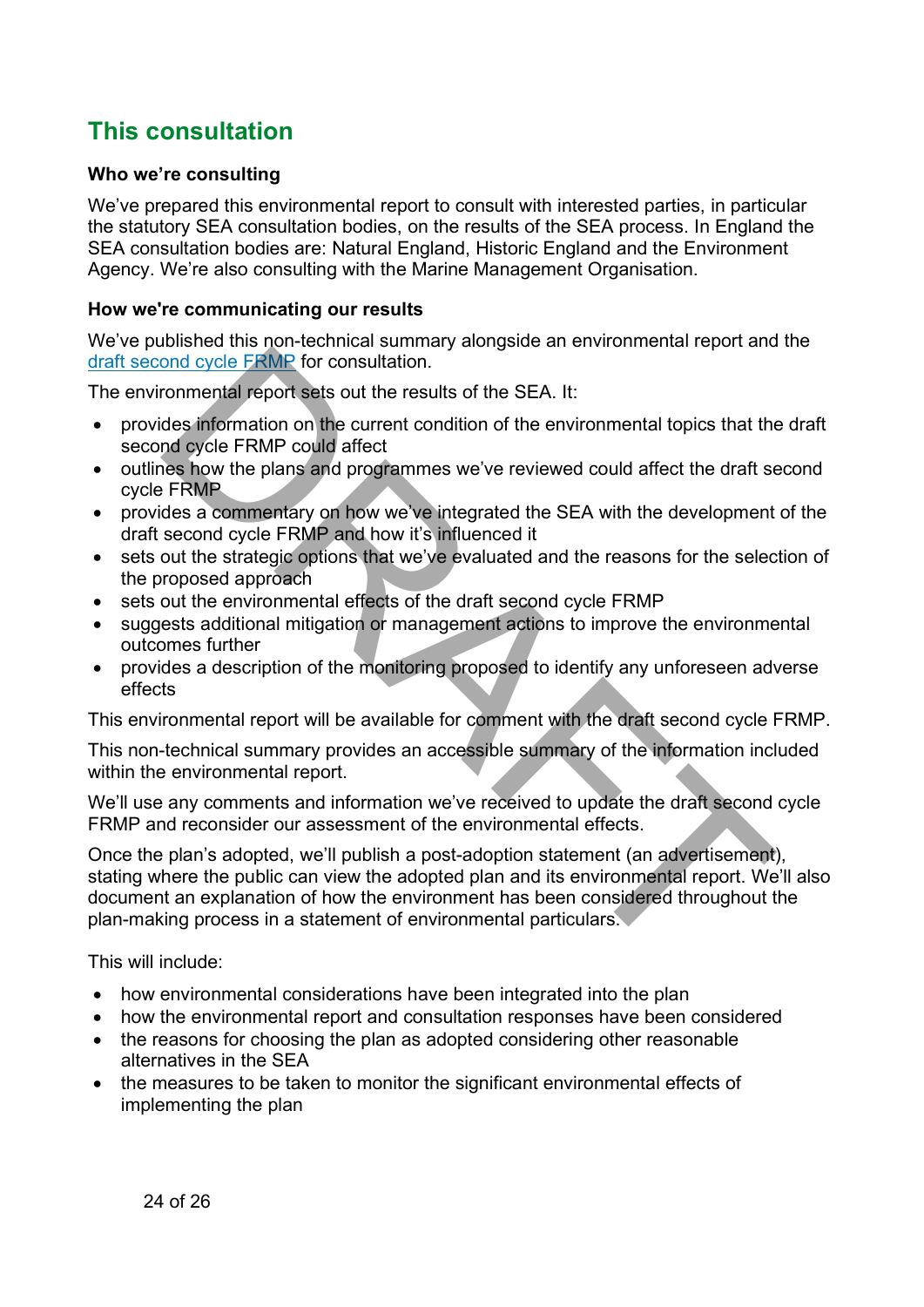## **How to respond**

#### **Your views**

To help with this consultation, we've set out some specific consultation questions below, which we would welcome your views on:

**1.** Do you agree with the conclusions of the environmental assessment? Yes or no.

If not, please explain why.

**2.** Are there any further significant environmental effects (positive or negative) of the draft second cycle FRMP, which you think should be considered? Yes or no.

If yes, please describe them.

**3.** Are there further mitigations for potential negative effects or opportunities to achieve positive effects that should be considered for the final second cycle FRMP? Yes or no.

If yes, please give details.

The consultation on this environmental report is open for 12 weeks, from 22 October 2021 to 21 January 2022.

You can view the consultation documents and questions online on the consultation pages.

Please submit your response online. This will help us gather and summarise responses quickly, accurately and cost-effectively.

However, if you prefer, you can submit your response by email or post using our response form. Please submit by email to: enquiries@environment-agency.gov.uk.

Or by post to:

Environment Agency Draft second cycle flood risk management plans consultation National Customer Contact Centre PO Box 544 Rotherham S60 1BY exame describe them.<br>
The there further mitigations for potential negative effects or opportunities to a<br> [DR](https://consult.environment-agency.gov.uk/fcrm/draft-second-cycle-flood-risk-management-plans)[A](mailto:enquiries@environment-agency.gov.uk)FT of the final second cycle FRMP? Y<br>
DRAFT on this environmental report is open for 12 weeks, from 22 Octobe<br>
DR

You can also request a printed version of the document and a response form using these contact details or by phone to 03708 506 506.